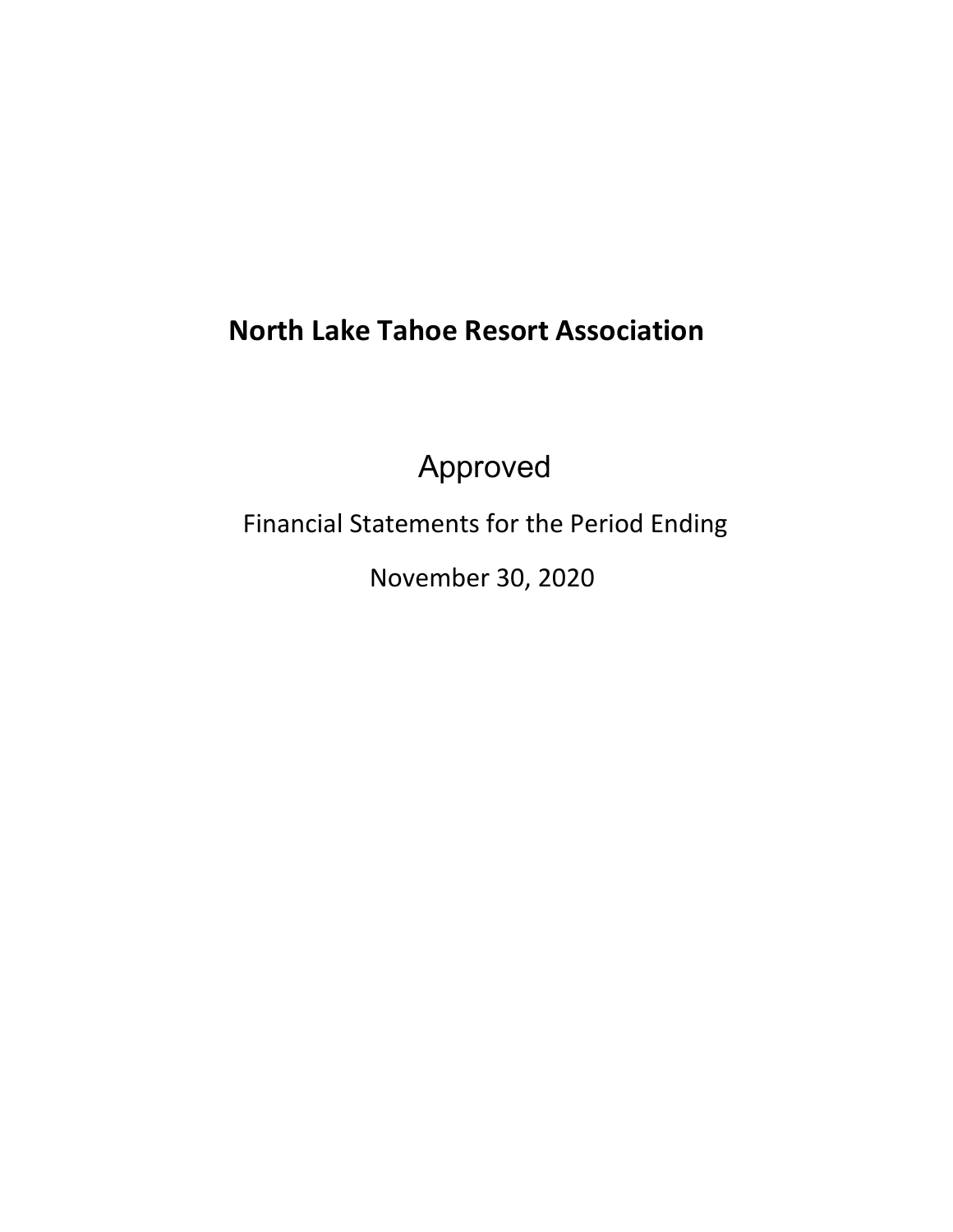**Accrual Basis**

# **North Lake Tahoe Resort Association Balance Sheet**

 **As of November 30, 2020**

|                                           | Nov 30, 20  | Nov 30, 19 | \$ Change   | % Change  | Jun 30, 20 |
|-------------------------------------------|-------------|------------|-------------|-----------|------------|
| <b>ASSETS</b>                             |             |            |             |           |            |
| <b>Current Assets</b>                     |             |            |             |           |            |
| <b>Checking/Savings</b>                   |             |            |             |           |            |
| 1001-00 $\cdot$ Petty Cash                | 158         | 293        | (135)       | (46%)     | 158        |
| 1003-00 Cash - Operations BOTW #6712      | 1,016,464   | 525,812    | 490,652     | 93%       | 565,602    |
| 1007-00 Cash - Payroll BOTW #7421         | 4,065       | 5,864      | (1,799)     | (31%)     | 3,200      |
| 1008-00 · Marketing Reserve - Plumas      | 50,333      | 50,275     | 58          | 0%        | 50,313     |
| 1009-00 Cash Flow Reserve - Plumas        | 100,902     | 100,735    | 167         | 0%        | 100,839    |
| 1071-00 · Payroll Reserves BOTW #8163     | 29,582      | 29,582     | 0           | 0%        | 29,582     |
| 1080-00 · Special Events BOTW #1626       | 69,301      | 211,221    | (141, 920)  | (67%)     | 86,322     |
| 10950 Cash in Drawer                      | 139         | 2,676      | (2,537)     | (95%)     | 139        |
| <b>Total Checking/Savings</b>             | 1,270,944   | 926,458    | 344,486     | 37%       | 836,155    |
| <b>Accounts Receivable</b>                |             |            |             |           |            |
| 1200-00 Quickbooks Accounts Receivable    | 2,500       | 28,654     | (26, 154)   | (91%)     | 3,500      |
| 1290-00 A/R - TOT                         | 480,122     | 238,355    | 241,767     | 101%      | 201,387    |
| <b>Total Accounts Receivable</b>          | 482,622     | 267,009    | 215,613     | 81%       | 204,887    |
| <b>Other Current Assets</b>               |             |            |             |           |            |
| 1200-99 AR Other                          | 1,420       | 623        | 797         | 128%      | 12,881     |
| 1201-00 Member Accounts Receivable        |             |            |             |           |            |
| 1201-01 · Member AR - Member Dues         | 85,760      | 17,960     | 67,800      | 378%      | 35,696     |
| 1201-03 · Member AR - Other               | 1,550       | 1,270      | 280         | 22%       | 1,040      |
| Total 1201-00 Member Accounts Receivable  | 87,310      | 19,230     | 68,080      | 354%      | 36,736     |
| 1201-02 · Allowance for Doubtful Accounts | (24, 987)   | (2, 775)   | (22, 212)   | $(800\%)$ | (24, 987)  |
| 12100 · Inventory Asset                   |             |            |             |           |            |
| 1210-01 Inventory - Other                 | $\mathbf 0$ | 0          | $\mathbf 0$ | 0%        | 4,236      |
| 25300 Gift Cards Outstanding              | 18          | 18         | 0           | 0%        | 18         |
| 12100 · Inventory Asset - Other           | 25,396      | 30,512     | (5, 116)    | (17%)     | 81,762     |
| Total 12100 · Inventory Asset             | 25,414      | 30,530     | (5, 116)    | (17%)     | 86,016     |
| 1299 · Receivable from NLTMC              | 1,790       | 7,425      | (5,635)     | (76%)     | 0          |
| 1490-00 · Security Deposits               | 1,150       | 1,250      | (100)       | (8%)      | 1,150      |
| <b>Total Other Current Assets</b>         | 92,097      | 56,283     | 35,814      | 64%       | 111,796    |
| <b>Total Current Assets</b>               | 1,845,663   | 1,249,750  | 595,913     | 48%       | 1,152,838  |
| <b>Fixed Assets</b>                       |             |            |             |           |            |
| 1700-00 · Furniture & Fixtures            | 45,289      | 45,289     | 0           | 0%        | 45,289     |
| 1701-00 Accum. Depr. - Furn & Fix         | (45, 289)   | (45, 289)  | 0           | 0%        | (45, 289)  |
| 1740-00 Computer Equipment                | 7,674       | 4,270      | 3,404       | 80%       | 4,270      |
| 1741-00 · Accum. Depr. - Computer Equip   | (2,041)     | (4,269)    | 2,228       | 52%       | (4,270)    |
| 1750-00 Computer Software                 | 20,493      | 20,493     | 0           | 0%        | 20,493     |
| 1751-00 Accum. Amort. - Software          | (20, 493)   | (19, 675)  | (818)       | (4%)      | (20, 493)  |
| 1770-00 · Leasehold Improvements          | 24,284      | 24,284     | 0           | 0%        | 24,284     |
| 1771-00 · Accum. Amort - Leasehold Impr   | (24, 284)   | (24, 284)  | 0           | 0%        | (24, 284)  |
| <b>Total Fixed Assets</b>                 | 5,633       | 819        | 4,814       | 588%      | 0          |
| <b>Other Assets</b>                       |             |            |             |           |            |
|                                           |             |            |             |           |            |
| 1400-00 · Prepaid Expenses                |             |            |             |           |            |
| 1410-00 · Prepaid Insurance               | 14,723      | 14,904     | (181)       | (1%)      | 16,326     |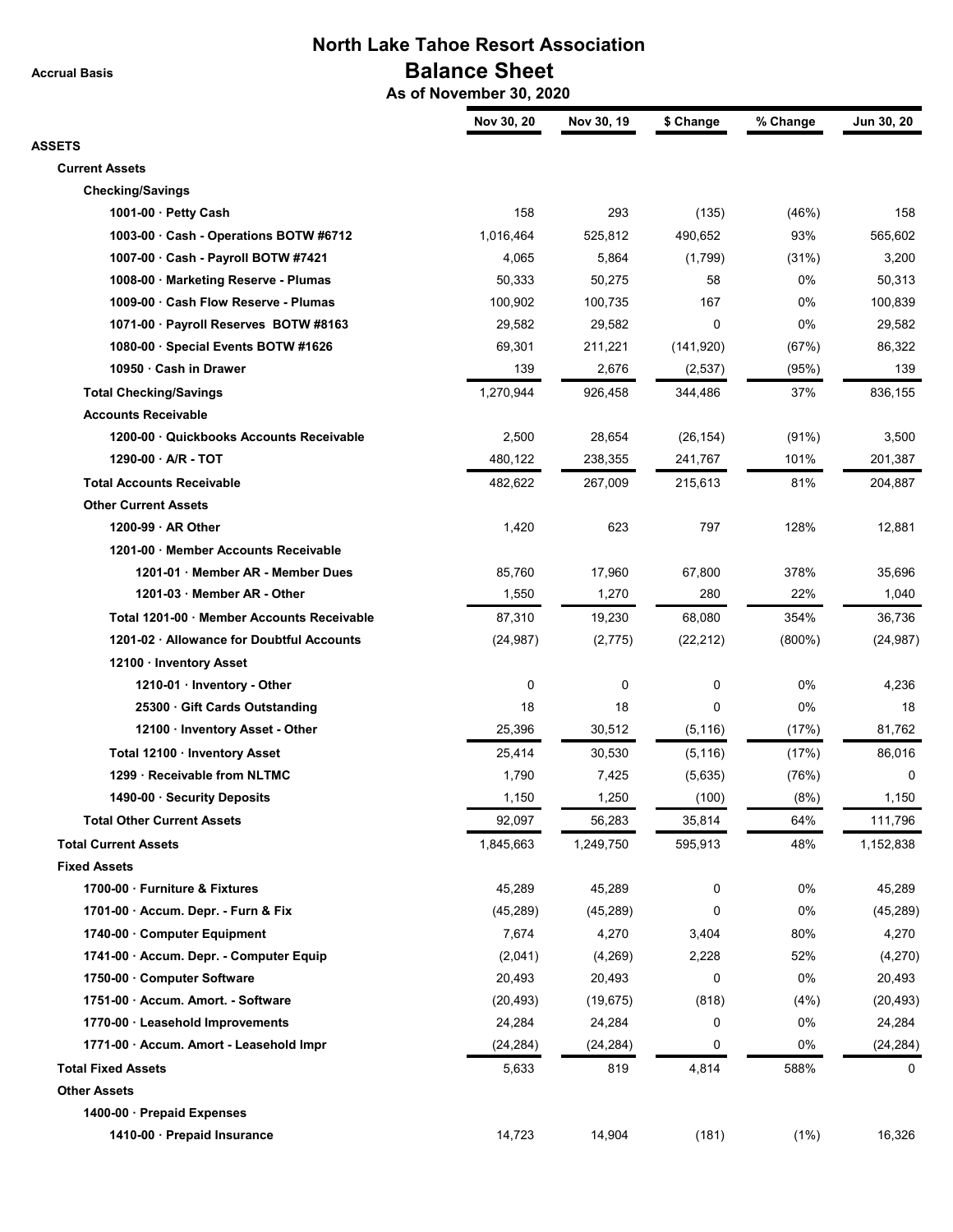**Accrual Basis**

# **North Lake Tahoe Resort Association Balance Sheet**

 **As of November 30, 2020**

|                                               | Nov 30, 20 | Nov 30, 19 | \$ Change  | % Change  | Jun 30, 20 |
|-----------------------------------------------|------------|------------|------------|-----------|------------|
| 1430-00 · Prepaid 1st Class Postage           | 100        | 100        | 0          | 0%        | 100        |
| 1400-00 · Prepaid Expenses - Other            | 11,429     | 7,521      | 3,908      | 52%       | 8,751      |
| Total 1400-00 · Prepaid Expenses              | 26,252     | 22,525     | 3,727      | 17%       | 25,177     |
| <b>Total Other Assets</b>                     | 26,252     | 22,525     | 3,727      | 17%       | 25,177     |
| <b>TOTAL ASSETS</b>                           | 1,877,548  | 1,273,094  | 604,454    | 47%       | 1,178,015  |
| <b>LIABILITIES &amp; EQUITY</b>               |            |            |            |           |            |
| Liabilities                                   |            |            |            |           |            |
| <b>Current Liabilities</b>                    |            |            |            |           |            |
| <b>Accounts Payable</b>                       |            |            |            |           |            |
| 2000-00 · Accounts Payable                    | 32,204     | 137,743    | (105, 539) | (77%)     | 26,683     |
| <b>Total Accounts Payable</b>                 | 32,204     | 137,743    | (105,539)  | (77%)     | 26,683     |
| <b>Other Current Liabilities</b>              |            |            |            |           |            |
| 21000 · Salaries/Wages/Payroll Liabilit       |            |            |            |           |            |
| 2100-00 · Salaries / Wages Payable            | 23,603     | 18.109     | 5,494      | 30%       | 39,445     |
| 2101-00 · Incentive Payable                   | 53,328     | 24,086     | 29,242     | 121%      | 88,359     |
| 2102-00 Commissions Payable                   | 3,500      | 16,486     | (12,986)   | (79%)     | 3,506      |
| 2120-00 Empl. Federal Tax Payable             | 10,478     | 7,023      | 3,455      | 49%       | 1,551      |
| 2175-00 · 401 (k) Plan                        | 5,342      | 3,928      | 1,414      | 36%       | 2,626      |
| 2180-00 · Estimated PTO Liability             | 54,845     | 52,993     | 1,852      | 3%        | 54,845     |
| Total 21000 · Salaries/Wages/Payroll Liabilit | 151,096    | 122,625    | 28,471     | 23%       | 190,332    |
| 2190-00 Sales and Use Tax Payable             |            |            |            |           |            |
| 2195-00 · Use Tax Payable                     | 551        | 0          | 551        | 100%      | 0          |
| 25500 * Sales Tax Payable                     | 1,797      | 1,150      | 647        | 56%       | 1,374      |
| 2190-00 · Sales and Use Tax Payable - Other   | (496)      | 0          | (496)      | $(100\%)$ | 1,374      |
| Total 2190-00 · Sales and Use Tax Payable     | 1,852      | 1,150      | 702        | 61%       | 73,722     |
| 2250-00 · Accrued Expenses                    | 20,507     | 8,451      | 12,056     | 143%      | 6,073      |
| 2400-60 Deferred Revenue- Member Dues         | 33,024     | 33,778     | (754)      | (2%)      | 28,890     |
| 2500-00 Deferred Revenue - TMBC               | 1,290      | 675        | 615        | 91%       | 1,290      |
| 2700-00 Deferred Rev. County                  | 525,305    | 350.305    | 175,000    | 50%       | 0          |
| 2900-00 · Due To/From County of Placer        | 384,939    | 19,871     | 365,068    | 1,837%    | 384.939    |
| <b>Total Other Current Liabilities</b>        | 1,118,013  | 536,855    | 581,158    | 108%      | 686,620    |
| <b>Total Current Liabilities</b>              | 1,150,217  | 674,598    | 475,619    | 71%       | 713,303    |
| <b>Total Liabilities</b>                      | 1,150,217  | 674,598    | 475,619    | 71%       | 713,303    |
| <b>Equity</b>                                 |            |            |            |           |            |
| 32000 Unrestricted Net Assets                 | (10, 145)  | (17,007)   | 6,862      | 40%       | (17,007)   |
| 3300-11 Designated Marketing Reserve          | 324,590    | 308,202    | 16,388     | 5%        | 324,590    |
| 3301 Cash Flow Reserve                        | 100,248    | 100,248    | 0          | 0%        | 100,248    |
| 3302 · Marketing Cash Reserve                 | 50,018     | 50,018     | 0          | 0%        | 50,018     |
| <b>Net Income</b>                             | 262,619    | 157,034    | 105,585    | 67%       | 6,862      |
| <b>Total Equity</b>                           | 727,330    | 598,495    | 128,835    | 22%       | 464,711    |
| <b>TOTAL LIABILITIES &amp; EQUITY</b>         | 1,877,548  | 1,273,094  | 604,454    | 47%       | 1,178,015  |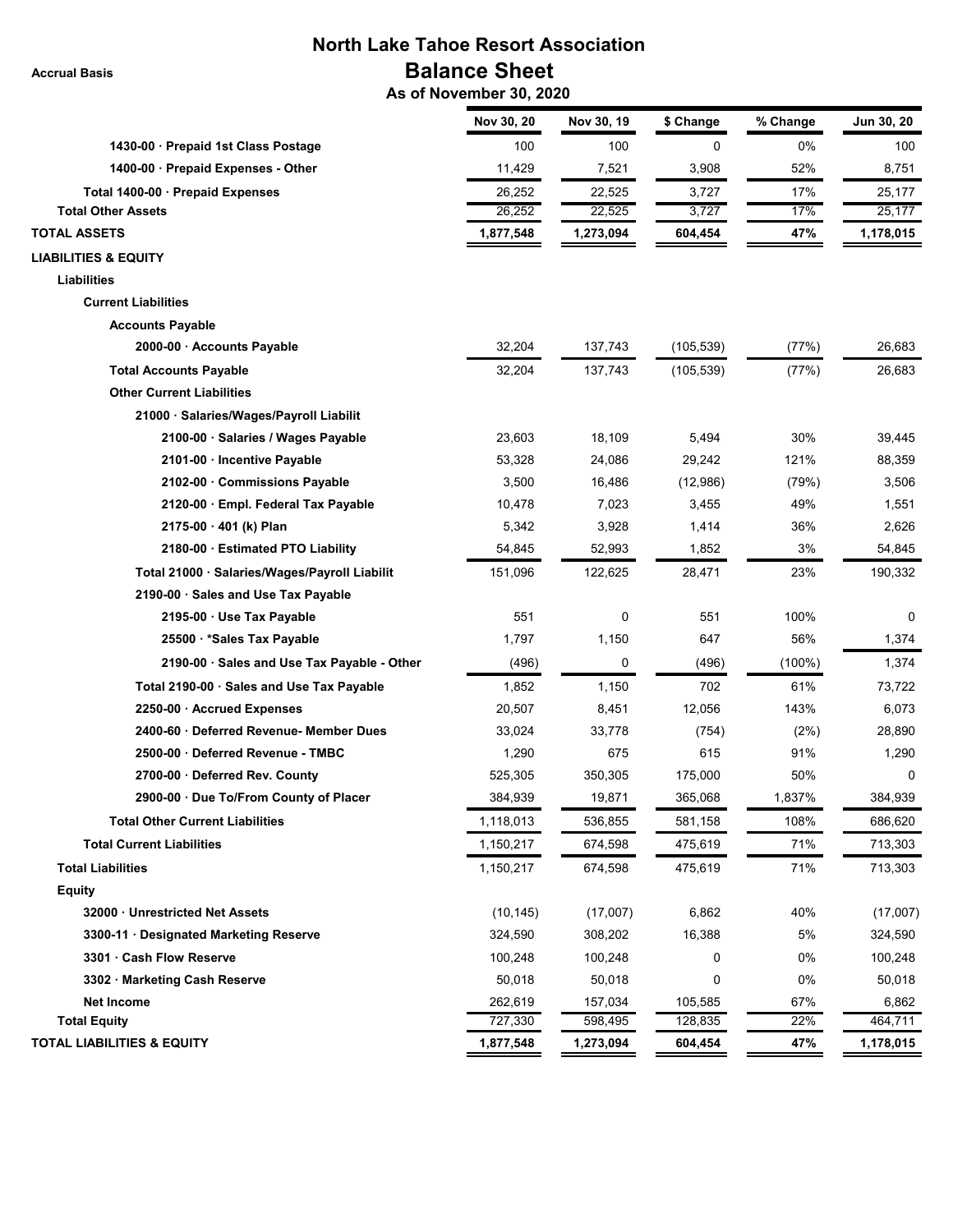| <b>Accrual Basis</b>                                                                                                                                          |                       | <b>All Departments</b> |                          |                           |                           |                                 |                            |
|---------------------------------------------------------------------------------------------------------------------------------------------------------------|-----------------------|------------------------|--------------------------|---------------------------|---------------------------|---------------------------------|----------------------------|
|                                                                                                                                                               | <b>Nov 20</b>         | <b>Budget</b>          | \$ Over Budget           | Jul - Nov 20              | <b>YTD Budget</b>         | \$ Over Budget                  | Annual Bud                 |
| <b>Ordinary Income/Expense</b>                                                                                                                                |                       |                        |                          |                           |                           |                                 |                            |
| Income<br>4050-00 County of Placer TOT Funding<br>4200-00 · Membership Dues Revenue<br>4250-00 · Revenues-Membership Activities<br>4250-01 · Community Awards | 234,082<br>11,308     | 240.332<br>10,417      | (6, 250)<br>891          | 1.201.425<br>56,660       | 1,219,926<br>52,083       | (18, 501)<br>4,577              | 4,043,867<br>125,000       |
| 4250-04 · Silent Auction<br>4250-05 · Sponsorships<br>4250-01 · Community Awards - Other                                                                      | 0<br>0<br>0           | 0<br>0<br>0            | 0<br>0<br>$\mathbf 0$    | 0<br>0<br>0               | 0<br>0<br>0               | 0<br>0<br>0                     | 19,000<br>19,000<br>20,000 |
| Total 4250-01 · Community Awards                                                                                                                              | 0                     | $\mathbf 0$            | 0                        | $\mathbf 0$               | $\mathbf 0$               | $\mathbf 0$                     | 58,000                     |
| 4250-02 · Chamber Events<br>4250-03 · Summer/Winter Rec Luncheon<br>4251-00 · Tues AM Breakfast Club                                                          | 0<br>0                | 1,500<br>$\mathbf 0$   | (1,500)<br>$\Omega$      | 0<br>0                    | 1,500<br>1,500            | (1,500)<br>(1,500)              | 6,000<br>2,500             |
| 4251-01 · Tues AM Breakfast Club Sponsors<br>4251-00 · Tues AM Breakfast Club - Other                                                                         | 0<br>0                | 200<br>250             | (200)<br>(250)           | $\mathbf 0$<br>0          | 400<br>500                | (400)<br>(500)                  | 2,000<br>4,000             |
| Total 4251-00 · Tues AM Breakfast Club                                                                                                                        | 0                     | 450                    | (450)                    | 0                         | 900                       | (900)                           | 6,000                      |
| 4250-00 · Revenues-Membership Activities - Other                                                                                                              | 250                   | 0                      | 250                      | 2,255                     | 0                         | 2,255                           | 0                          |
| Total 4250-00 · Revenues-Membership Activities                                                                                                                | 250                   | 1,950                  | (1,700)                  | 2,255                     | 3,900                     | (1,645)                         | 72,500                     |
| 4253-00 · Revenue-Other<br>46000 · Merchandise Sales<br>4502-00 · Non-Retail VIC income                                                                       | $\Omega$<br>5         | $\mathbf 0$<br>0       | 0<br>5                   | 1,525<br>1,255            | $\mathbf 0$<br>0          | 1,525<br>1,255                  | 2,500<br>0                 |
| 4504-00 · Retail Revenue - Other<br>46000 · Merchandise Sales - Other                                                                                         | 90<br>6,081           | 0<br>6,000             | 90<br>81                 | 560<br>52,513             | $\Omega$<br>41,500        | 560<br>11,013                   | 0<br>85,000                |
| Total 46000 · Merchandise Sales                                                                                                                               | 6,176                 | 6,000                  | 176                      | 54,328                    | 41,500                    | 12,828                          | 85,000                     |
| <b>Total Income</b>                                                                                                                                           | 251,816               | 258,699                | (6, 883)                 | 1,316,192                 | 1,317,409                 | (1, 217)                        | 4,328,867                  |
| <b>Gross Profit</b>                                                                                                                                           | 251,816               | 258,699                | (6,883)                  | 1,316,192                 | 1,317,409                 | (1, 217)                        | 4,328,867                  |
| <b>Expense</b><br>5000-00 · Salaries & Wages<br>5010-00 · Sales Commissions<br>5020-00 $\cdot$ P/R - Tax Expense                                              | 0<br>5,235            | $\mathbf 0$<br>7,049   | $\Omega$<br>(1, 814)     | 2,106<br>27,709           | 0<br>35,244               | 2,106<br>(7, 535)               | 0<br>84,586                |
| 5030-00 · P/R - Health Insurance Expense                                                                                                                      | 9,400                 | 11,750                 | (2, 350)                 | 49,542                    | 58,750                    | (9,208)                         | 141,000                    |
| 5040-00 · P/R - Workmans Comp<br>5060-00 $\cdot$ 401 (k)                                                                                                      | (573)<br>2,401        | 1,128<br>3,308         | (1,701)<br>(907)         | 2,924<br>7,517            | 5,638<br>16,542           | (2,714)<br>(9,024)              | 13,532<br>39,700           |
| 5070-00 Other Benefits and Expenses<br>5000-00 · Salaries & Wages - Other                                                                                     | 575<br>80,841         | 428<br>94,593          | 147<br>(13, 753)         | 1,964<br>415,059          | 2,140<br>472,967          | (176)<br>(57, 908)              | 5,135<br>1,135,121         |
| Total 5000-00 · Salaries & Wages                                                                                                                              | 97,878                | 118,256                | (20, 378)                | 506,822                   | 591,281                   | (84, 459)                       | 1,419,074                  |
| $5100-00 \cdot$ Rent                                                                                                                                          |                       |                        |                          |                           |                           |                                 |                            |
| $5110-00 \cdot$ Utilities                                                                                                                                     | 803                   | 937                    | (133)                    | 4,007                     | 4,798                     | (792)                           | 11,655                     |
| 5140-00 · Repairs & Maintenance<br>5150-00 · Office - Cleaning                                                                                                | 403<br>0              | 888<br>1,058           | (485)<br>(1,058)         | 750<br>2,750              | 4,442<br>5,292            | (3,691)<br>(2, 542)             | 10,660<br>12,700           |
| $5100-00 \cdot$ Rent - Other                                                                                                                                  | 13,349                | 12,648                 | 701                      | 66,912                    | 63,238                    | 3,674                           | 152,798                    |
| Total 5100-00 · Rent                                                                                                                                          | 14,556                | 15,531                 | (975)                    | 74,419                    | 77,770                    | (3, 351)                        | 187,813                    |
| $5310-00 \cdot$ Telephone<br>5320-00 · Telephone                                                                                                              | 2,312                 | 1,924                  | 388                      | 11,469                    | 9,620                     | 1,849                           | 23,088                     |
| Total 5310-00 · Telephone                                                                                                                                     | 2,312                 | 1,924                  | 388                      | 11,469                    | 9,620                     | 1,849                           | 23,088                     |
| 5420-00 · Mail - USPS                                                                                                                                         | 274                   | 127                    | 147                      | 431                       | 633                       | (203)                           | 1,520                      |
| 5510-00 · Insurance/Bonding                                                                                                                                   | 269                   | 1,692                  | (1, 423)                 | 4,583                     | 8,458                     | (3,876)                         | 20,300                     |
| $5520-00 \cdot$ Supplies<br>5525-00 · Supplies- Computer<br>5520-00 · Supplies - Other                                                                        | 0<br>846              | 287<br>7,598           | (287)<br>(6, 752)        | 1,610<br>6,018            | 1,433<br>37,989           | 177<br>(31, 971)                | 3,440<br>91,174            |
| Total 5520-00 · Supplies                                                                                                                                      | 846                   | 7,885                  | (7,038)                  | 7,629                     | 39,423                    | (31, 794)                       | 94,614                     |
| 5610-00 · Depreciation                                                                                                                                        | 97                    | $\mathbf 0$            | 97                       | 194                       | 0                         | 194                             | 0                          |
| 5700-00 · Equipment Support & Maintenance                                                                                                                     | 265                   | 2,267                  | (2,001)                  | 14,035                    | 11,333                    | 2,701                           | 27,200                     |
| 5710-00 · Taxes, Licenses & Fees<br>5740-00 · Equipment Rental/Leasing                                                                                        | 378<br>399            | 1,025<br>969           | (647)<br>(570)           | 4,107<br>2,173            | 5,125<br>4,846            | (1,018)<br>(2,673)              | 12,300<br>11,630           |
| 5800-00 · Training Seminars<br>5850-00 · Artist of Month - Commissions<br>5900-00 · Professional Fees                                                         | 0<br>0                | 1,667<br>250           | (1,667)<br>(250)         | 66<br>918                 | 8,333<br>1,250            | (8, 267)<br>(332)               | 22,000<br>3,000            |
| 5910-00 · Professional Fees - Attorneys<br>5920-00 · Professional Fees - Accountant<br>5921-00 · Professional Fees - Other                                    | 180<br>1,935<br>6,240 | 750<br>2,000<br>9,500  | (570)<br>(65)<br>(3,260) | 1,380<br>17,000<br>24,960 | 3,750<br>26,000<br>40,750 | (2,370)<br>(9,000)<br>(15, 790) | 9,000<br>26,000<br>134,000 |
| Total 5900-00 · Professional Fees                                                                                                                             | 8,355                 | 12,250                 | (3,895)                  | 43,340                    | 70,500                    | (27, 160)                       | 169,000                    |
| 5941-00 · Research & Planning                                                                                                                                 | $\mathbf 0$           | 6,250                  | (6, 250)                 | $\mathbf 0$               | 16,250                    | (16, 250)                       | 55,000                     |
| $6020-00 \cdot$ Programs<br>6016-00 · Special Event Partnership<br>6018-00 · Business Assoc. Grants                                                           | 131<br>0              | 1,250<br>0             | (1, 119)<br>$\mathbf 0$  | 131<br>0                  | 5,000<br>0                | (4,869)<br>0                    | 50,000<br>30,000           |
| Total 6020-00 · Programs                                                                                                                                      | 131                   | 1,250                  | (1, 119)                 | 131                       | 5,000                     | (4,869)                         | 80,000                     |
| 6420-00 · Events                                                                                                                                              |                       |                        |                          |                           |                           |                                 |                            |
| 6420-01 · Sponsorships<br>6421-01 · 4th of July Fireworks<br>6421-04 · Broken Arrow Skyrace                                                                   | 0<br>$\mathbf 0$      | 0<br>$\mathbf 0$       | 0<br>$\mathbf 0$         | 0<br>$\mathbf 0$          | 0<br>$\mathbf 0$          | 0<br>0                          | 20,000<br>25,400           |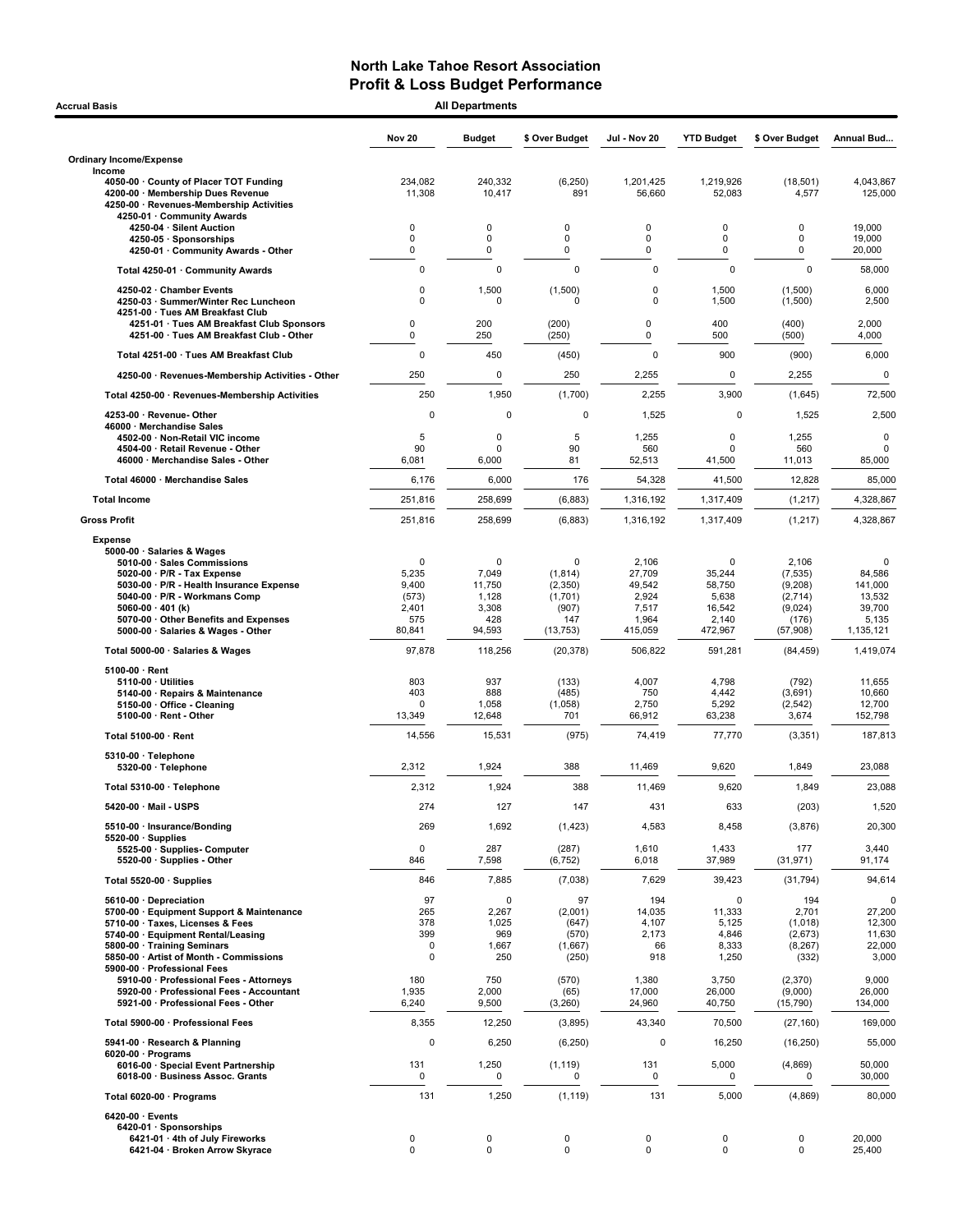Accrual Basis **Accrual Basis All Departments** 

|                                                                       | <b>Nov 20</b>      | <b>Budget</b>                 | \$ Over Budget   | Jul - Nov 20       | <b>YTD Budget</b>       | \$ Over Budget   | Annual Bud      |
|-----------------------------------------------------------------------|--------------------|-------------------------------|------------------|--------------------|-------------------------|------------------|-----------------|
| 6421-06 · Spartan                                                     | $\mathbf 0$        | $\Omega$                      | 0                | $\mathbf 0$        | $\Omega$                | $\overline{0}$   | 180,900         |
| 6421-07 · Tahoe Lacrosse Tournament                                   | 0                  | $\Omega$                      | 0                | 0                  | $\Omega$                | $\Omega$         | 6,000           |
| 6421-10 · WinterWonderGrass - Tahoe                                   | 0                  | 0                             | $\mathbf 0$      | 0                  | $\Omega$                | $\mathbf 0$      | 24,400          |
| 6421-17 · Enduro                                                      | 0                  | 0                             | 0                | 0                  | 0                       | 0                | 31,500          |
| 6420-01 · Sponsorships - Other                                        | 0                  | $\mathbf 0$                   | $\mathbf 0$      | 0                  | $\mathbf 0$             | $\mathbf 0$      | 240,800         |
| Total 6420-01 · Sponsorships                                          | $\mathbf 0$        | $\mathbf 0$                   | $\mathbf 0$      | $\mathbf 0$        | $\mathbf 0$             | $\mathbf 0$      | 529,000         |
| 6421-00 · New Event Development<br>6424-00 · Event Operation Expenses | $\mathbf 0$<br>0   | $\mathbf 0$<br>$\overline{0}$ | 0<br>$\mathbf 0$ | 4,000<br>0         | 2,500<br>1,000          | 1,500<br>(1,000) | 30.000<br>6,000 |
| Total 6420-00 · Events                                                | $\mathbf 0$        | $\mathbf 0$                   | $\mathbf 0$      | 4,000              | 3,500                   | 500              | 565,000         |
| 6423-00 · Membership Activities                                       |                    |                               |                  |                    |                         |                  |                 |
| 6434-00 Community Awards Dinner                                       | 0                  | $\mathbf 0$                   | $\mathbf 0$      | 295                | $\pmb{0}$               | 295              | 28,000          |
| 6436-00 · Membership - Wnt/Sum Rec Lunch                              | $\mathbf 0$        | $\mathbf 0$                   | $\mathbf 0$      | $\Omega$           | 500                     | (500)            | 1,000           |
| 6437-00 · Tuesday Morning Breakfast Club                              | $\mathbf 0$        | 188                           | (188)            | $\mathbf 0$        | 375                     | (375)            | 3,000           |
| 6442-00 · Public Relations/Website                                    | 734                | 417                           | 317              | 3,154              | 2,083                   | 1,071            | 5,000           |
| 6423-00 · Membership Activities - Other                               | 0                  | 417                           | (417)            | 915                | 2,083                   | (1, 168)         | 5,000           |
| Total 6423-00 · Membership Activities                                 | 734                | 1,021                         | (287)            | 4,364              | 5,042                   | (677)            | 42,000          |
| 6730-00 · Marketing Cooperative/Media                                 | 35,066             | 35,066                        | $\mathbf 0$      | 263,148            | 263,148                 | $\mathbf 0$      | 1,000,000       |
| 6740-00 · Media/Collateral/Production                                 | 0                  | 1,667                         | (1,667)          | 0                  | 8,333                   | (8, 333)         | 20,000          |
| 6742-00 · Non-NLT Co-Op Marketing Program                             | 275                | 23,000                        | (22, 725)        | 1,652              | 71,000                  | (69, 348)        | 232,000         |
| 6743-00 · BACC Marketing Programs                                     |                    |                               |                  |                    |                         |                  |                 |
| 6743-01 · Year Round Shopping Campaign                                | 0                  | 1,000                         | (1,000)          | $\Omega$           | 3,000                   | (3,000)          | 10,000          |
| 6743-03 · Winter Lakeside Campaign                                    | $\mathbf 0$        | 1.000                         | (1,000)          | $\mathbf 0$        | 3,000                   | (3,000)          | 10.000          |
| 6743-04 · Summerlong Music Campaign                                   | $\Omega$           | 1,000                         | (1,000)          | $\mathbf 0$        | 3,000                   | (3,000)          | 10,000          |
| 6743-05 · Summer Mountain Campaign                                    | $\mathbf 0$        | 1,000                         | (1,000)          | $\mathbf 0$        | 3,000                   | (3,000)          | 10,000          |
| 6743-06 · COVID Summer Recovery Campaign                              | 0                  | 4,000                         | (4,000)          | $\mathbf 0$        | 12,000                  | (12,000)         | 40,000          |
| Total 6743-00 · BACC Marketing Programs                               | $\mathbf 0$        | 8,000                         | (8,000)          | $\pmb{0}$          | 24,000                  | (24,000)         | 80,000          |
| 7500-00 · Trade Shows/Travel<br>8100-00 Cost of Goods Sold            | $\pmb{0}$          | 1,250                         | (1,250)          | 395                | 6,250                   | (5,855)          | 15,000          |
| 51100 · Freight and Shipping Costs                                    | 162                | 125                           | 37               | 997                | 625                     | 372              | 1,500           |
| 59900 · POS Inventory Adjustments                                     | $\mathbf 0$        | $\mathbf 0$                   | $\mathbf 0$      | 478                | $\mathbf 0$             | 478              | 0               |
| 8100-01 · CGS - Other                                                 | 1,451              | $\mathbf 0$                   | 1,451            | 58,178             | $\mathbf 0$             | 58,178           | $\Omega$        |
| 8100-00 · Cost of Goods Sold - Other                                  | 3,567              | 2,682                         | 885              | 27,796             | 18,551                  | 9,245            | 38,000          |
| Total 8100-00 · Cost of Goods Sold                                    | 5,180              | 2,807                         | 2,373            | 87,449             | 19,176                  | 68,273           | 39,500          |
| 8200-00 · Associate Relations                                         | 356                | 135                           | 221              | 1,260              | 653                     | 607              | 1,600           |
| 8300-00 · Board Functions                                             | 348                | 500                           | (153)            | 1,914              | 3,500                   | (1,586)          | 7,000           |
| 8500-00 · Credit Card Fees                                            | 765                | 282                           | 483              | 2,238              | 1,951                   | 288              | 5,850           |
| 8600-00 · Additional Opportunites                                     | 1,375              | 10,000                        | (8,625)          | 11,760             | 50,000                  | (38, 240)        | 120,000         |
| 8700-00 · Automobile Expenses                                         | 478                | 466                           | 13               | 1.289              | 2.191                   | (902)            | 5.450           |
| 8750-00 · Meals/Meetings                                              | 40                 | 763                           | (722)            | 247                | 3,563                   | (3, 316)         | 8,900           |
| 8810-00 Dues & Subscriptions                                          | 635                | 1,513                         | (878)            | 3,342              | 7,307                   | (3,965)          | 17,900          |
| 8910-00 · Travel<br>8920-00 · Bad Debt                                | $\mathbf 0$<br>285 | $\mathbf 0$<br>$\Omega$       | $\Omega$<br>285  | $\mathbf 0$<br>285 | $\mathbf 0$<br>$\Omega$ | $\Omega$<br>285  | 12,600<br>0     |
|                                                                       |                    |                               |                  |                    |                         |                  |                 |
| <b>Total Expense</b>                                                  | 171,297            | 257,811                       | (86, 513)        | 1,053,657          | 1,319,436               | (265, 779)       | 4,299,338       |
| <b>Net Ordinary Income</b>                                            | 80,518             | 888                           | 79,630           | 262,535            | (2,027)                 | 264,562          | 29,529          |
| <b>Other Income/Expense</b>                                           |                    |                               |                  |                    |                         |                  |                 |
| Other Income<br>4700-00 · Revenues- Interest & Investment             | 16                 | $\mathbf 0$                   | 16               | 84                 | 0                       | 84               | $\mathbf 0$     |
| <b>Total Other Income</b>                                             | 16                 | $\mathbf 0$                   | 16               | 84                 | $\mathbf 0$             | 84               | $\mathbf 0$     |
| <b>Other Expense</b>                                                  |                    |                               |                  |                    |                         |                  |                 |
| 8990-00 · Allocated                                                   | $\pmb{0}$          | (0)                           | $\mathbf 0$      | $\mathbf 0$        | (0)                     | $\pmb{0}$        | $\mathbf 0$     |
| <b>Total Other Expense</b>                                            | $\pmb{0}$          | (0)                           | $\mathbf 0$      | $\mathbf 0$        | (0)                     | $\mathbf 0$      | $\pmb{0}$       |
| <b>Net Other Income</b>                                               | 16                 | $\mathbf 0$                   | 16               | 84                 | 0                       | 84               | (0)             |
| Net Income                                                            | 80,534             | 888                           | 79,646           | 262,619            | (2,027)                 | 264,646          | 29,529          |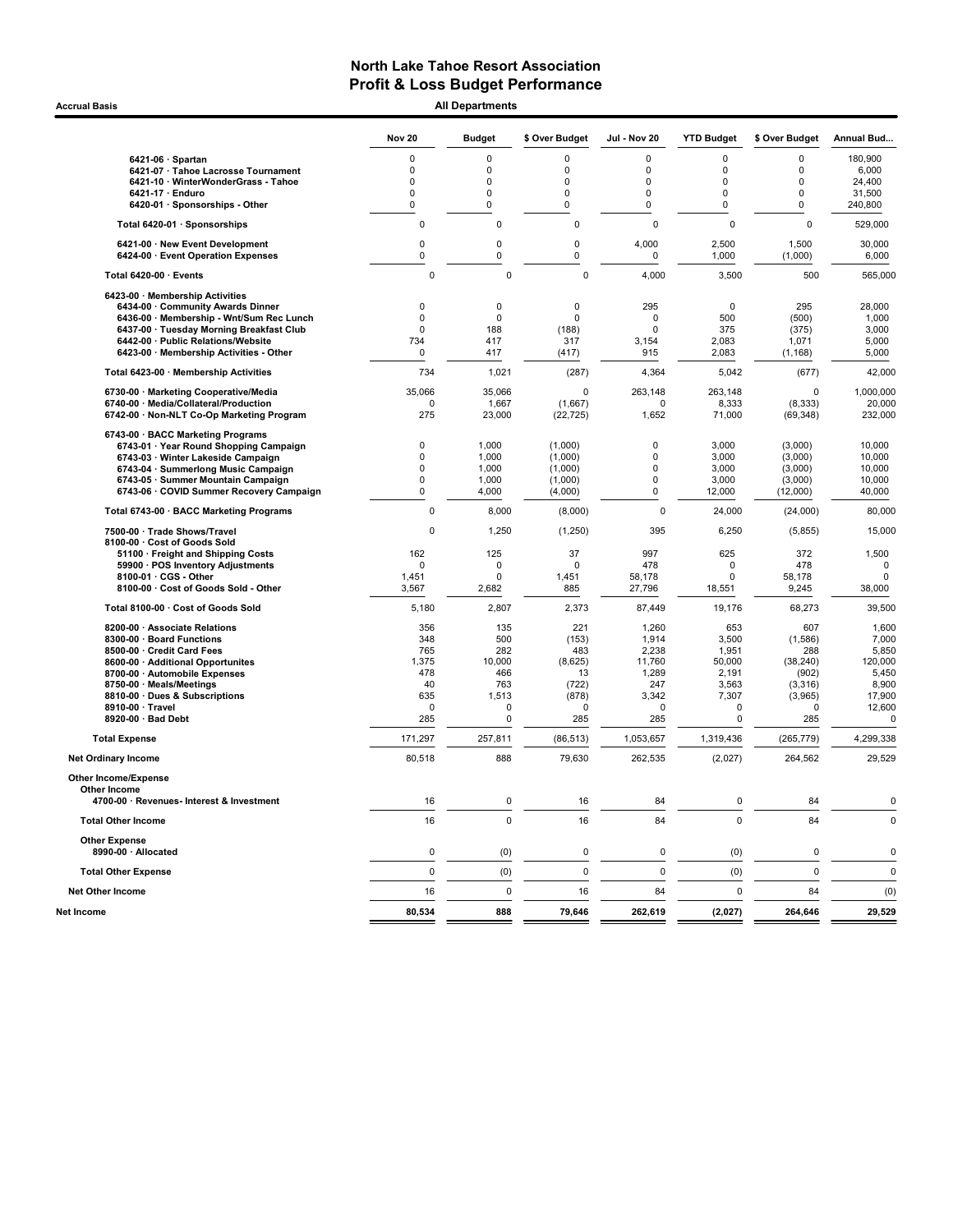## North Lake Tahoe Resort Association Profit & Loss Prev Year Comparison

Accrual Basis July through November 2020

|                                                                                                                                                                                   | Jul - Nov 20                                 | Jul - Nov 19                                  | \$ Change                                       | % Change                              |
|-----------------------------------------------------------------------------------------------------------------------------------------------------------------------------------|----------------------------------------------|-----------------------------------------------|-------------------------------------------------|---------------------------------------|
| <b>Ordinary Income/Expense</b><br>Income                                                                                                                                          |                                              |                                               |                                                 |                                       |
| 4050-00 County of Placer TOT Funding<br>4200-00 · Membership Dues Revenue                                                                                                         | 1,201,425<br>56,660                          | 1,517,768<br>55,971                           | (316, 343)<br>689                               | (21)%<br>1%                           |
| 4250-00 · Revenues-Membership Activities<br>4251-00 · Tues AM Breakfast Club                                                                                                      | 0                                            | 2,340                                         | (2,340)                                         | (100)%                                |
| 4250-00 · Revenues-Membership Activities - Other                                                                                                                                  | 2,255                                        | 3,576                                         | (1,321)                                         | (37)%                                 |
| Total 4250-00 · Revenues-Membership Activities                                                                                                                                    | 2,255                                        | 5,916                                         | (3,661)                                         | (62)%                                 |
| 4253-00 · Revenue- Other                                                                                                                                                          | 1,525                                        | 0                                             | 1,525                                           | 100%                                  |
| 4350-00 · Special Events (Marketing)<br>4600-00 · Commissions                                                                                                                     | $\Omega$                                     | $\Omega$                                      | $\Omega$                                        | 0%                                    |
| 4601-00 · Commissions - South Shore<br>4600-00 · Commissions - Other                                                                                                              | 0<br>$\mathbf 0$                             | 6,563<br>27,597                               | (6, 563)<br>(27, 597)                           | (100)%<br>(100)%                      |
| Total 4600-00 · Commissions                                                                                                                                                       | $\pmb{0}$                                    | 34,160                                        | (34, 160)                                       | (100)%                                |
| 46000 · Merchandise Sales                                                                                                                                                         |                                              |                                               |                                                 |                                       |
| 4502-00 · Non-Retail VIC income<br>4504-00 · Retail Revenue - Other                                                                                                               | 1,255<br>560                                 | 215<br>0                                      | 1,040<br>560                                    | 484%<br>100%                          |
| 46000 · Merchandise Sales - Other                                                                                                                                                 | 52,513                                       | 58,755                                        | (6, 242)                                        | (11)%                                 |
| Total 46000 Merchandise Sales                                                                                                                                                     | 54,328                                       | 58,970                                        | (4,642)                                         | (8)%                                  |
| <b>Total Income</b>                                                                                                                                                               | 1,316,192                                    | 1,672,785                                     | (356, 593)                                      | (21)%                                 |
| <b>Gross Profit</b>                                                                                                                                                               | 1,316,192                                    | 1,672,785                                     | (356, 593)                                      | (21)%                                 |
| <b>Expense</b><br>5000-00 · Salaries & Wages<br>5000-01 · In-Market Administration<br>5010-00 · Sales Commissions<br>$5020-00 \cdot P/R$ - Tax Expense                            | $\mathbf 0$<br>2,106<br>27,709               | 0<br>11,445<br>29,401                         | 0<br>(9,339)<br>(1,692)                         | 0%<br>(82)%<br>(6)%                   |
| 5030-00 · P/R - Health Insurance Expense<br>5040-00 · P/R - Workmans Comp<br>5060-00 $\cdot$ 401 (k)<br>5070-00 Other Benefits and Expenses<br>5000-00 · Salaries & Wages - Other | 49,542<br>2,924<br>7,517<br>1,964<br>415,059 | 56,258<br>4,151<br>15,141<br>1,739<br>359,172 | (6, 716)<br>(1,226)<br>(7,623)<br>225<br>55,888 | (12)%<br>(30)%<br>(50)%<br>13%<br>16% |
| Total 5000-00 · Salaries & Wages                                                                                                                                                  | 506,822                                      | 477,306                                       | 29,516                                          | 6%                                    |
| $5100-00 \cdot$ Rent<br>$5110-00 \cdot$ Utilities<br>5140-00 · Repairs & Maintenance<br>5150-00 Office - Cleaning<br>$5100-00 \cdot$ Rent - Other                                 | 4,007<br>750<br>2,750<br>66,912              | 4,032<br>2,387<br>3,900<br>65,290             | (26)<br>(1,636)<br>(1, 150)<br>1,622            | (1)%<br>(69)%<br>(30)%<br>3%          |
| Total 5100-00 · Rent                                                                                                                                                              | 74,419                                       | 75,609                                        | (1, 190)                                        | (2)%                                  |
| 5310-00 · Telephone<br>5320-00 · Telephone                                                                                                                                        | 11,469                                       | 9,257                                         | 2,212                                           | 24%                                   |
| Total 5310-00 · Telephone                                                                                                                                                         | 11,469                                       | 9,257                                         | 2,212                                           | 24%                                   |
| 5420-00 · Mail - USPS                                                                                                                                                             | 431                                          | 817                                           | (386)                                           | (47)%                                 |
| 5510-00 · Insurance/Bonding                                                                                                                                                       | 4,583                                        | 6,889                                         | (2,306)                                         | (34)%                                 |
| $5520-00 \cdot$ Supplies<br>5525-00 · Supplies- Computer<br>5520-00 · Supplies - Other                                                                                            | 1,610<br>6,018                               | 575<br>8,008                                  | 1,035<br>(1,989)                                | 180%<br>(25)%                         |
| Total 5520-00 $\cdot$ Supplies                                                                                                                                                    | 7,629                                        | 8,583                                         | (954)                                           | (11)%                                 |
| 5610-00 Depreciation                                                                                                                                                              | 194                                          | 590                                           | (396)                                           | (67)%                                 |
| 5700-00 · Equipment Support & Maintenance<br>5710-00 · Taxes, Licenses & Fees                                                                                                     | 14,035<br>4,107                              | 205<br>4,499                                  | 13,829<br>(393)                                 | 6.741%<br>(9)%                        |
| 5740-00 · Equipment Rental/Leasing                                                                                                                                                | 2,173                                        | 13,536                                        | (11, 363)                                       | (84)%                                 |
| 5800-00 · Training Seminars                                                                                                                                                       | 66<br>918                                    | 755                                           | (689)                                           | (91)%                                 |
| 5850-00 · Artist of Month - Commissions<br>5900-00 · Professional Fees                                                                                                            |                                              | 2,338                                         | (1,420)                                         | (61)%                                 |
| 5910-00 · Professional Fees - Attorneys<br>5920-00 · Professional Fees - Accountant<br>5921-00 · Professional Fees - Other                                                        | 1,380<br>17,000<br>24,960                    | 2,000<br>18,800<br>50,399                     | (620)<br>(1,800)<br>(25, 439)                   | (31)%<br>(10)%<br>(51)%               |
| Total 5900-00 · Professional Fees                                                                                                                                                 | 43,340                                       | 71,199                                        | (27, 859)                                       | (39)%                                 |
| $6020-00 \cdot$ Programs<br>6016-00 · Special Event Partnership                                                                                                                   | 131                                          | 0                                             | 131                                             | 100%                                  |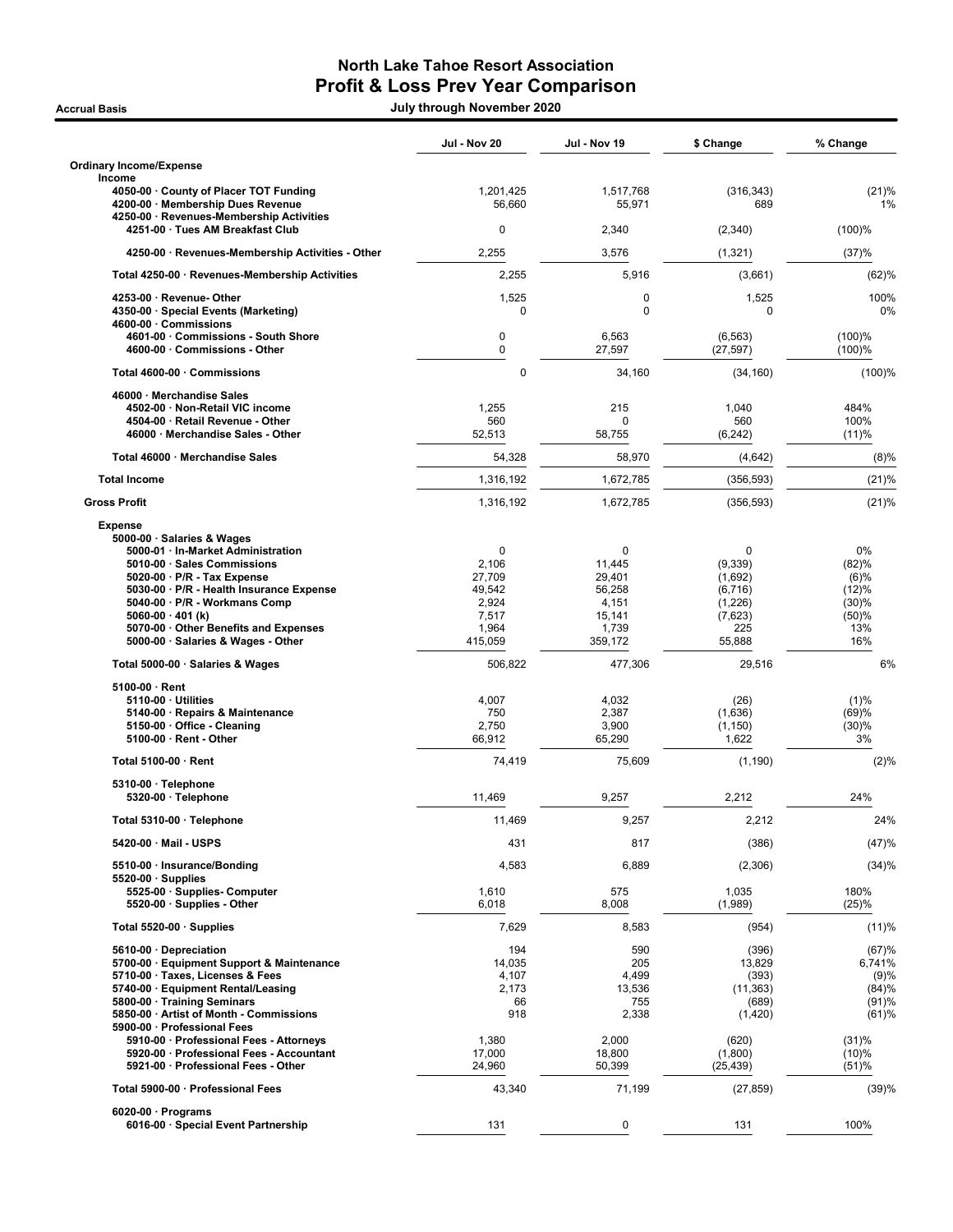## North Lake Tahoe Resort Association Profit & Loss Prev Year Comparison

Accrual Basis July through November 2020

|                                                                               | Jul - Nov 20         | Jul - Nov 19         | \$ Change              | % Change         |
|-------------------------------------------------------------------------------|----------------------|----------------------|------------------------|------------------|
| Total 6020-00 · Programs                                                      | 131                  | $\mathbf 0$          | 131                    | 100%             |
| $6420-00 \cdot$ Events                                                        |                      |                      |                        |                  |
| 6420-01 · Sponsorships<br>6023-00 · Autumn Food & Wine                        | 0                    | 34,668               | (34, 668)              | (100)%           |
| $6421-06 \cdot$ Spartan                                                       | 0                    | 254,019              | (254, 019)             | (100)%           |
| 6421-10 · WinterWonderGrass - Tahoe                                           | 0                    | (220)                | 220                    | 100%             |
| Total 6420-01 · Sponsorships                                                  | $\mathbf 0$          | 288,467              | (288, 467)             | (100)%           |
| 6421-00 · New Event Development<br>6424-00 · Event Operation Expenses         | 4,000<br>$\mathbf 0$ | 220<br>1,617         | 3,780<br>(1,617)       | 1,718%<br>(100)% |
| Total 6420-00 · Events                                                        | 4,000                | 290,304              | (286, 304)             | (99)%            |
| 6423-00 · Membership Activities                                               |                      |                      |                        |                  |
| 6434-00 Community Awards Dinner                                               | 295                  | 1,140                | (845)                  | (74)%            |
| 6436-00 · Membership - Wnt/Sum Rec Lunch                                      | 0                    | 633                  | (633)                  | (100)%           |
| 6437-00 · Tuesday Morning Breakfast Club                                      | $\Omega$             | 1,741                | (1,741)                | (100)%           |
| 6442-00 · Public Relations/Website<br>$6444-00 \cdot Trades$                  | 3,154<br>0           | 2,649<br>0           | 505<br>0               | 19%<br>0%        |
| 6423-00 · Membership Activities - Other                                       | 915                  | 1,129                | (214)                  | (19)%            |
| Total 6423-00 · Membership Activities                                         | 4,364                | 7,292                | (2,928)                | (40)%            |
| 6730-00 · Marketing Cooperative/Media                                         | 263,148              | 487,145              | (223, 997)             | (46)%            |
| 6742-00 · Non-NLT Co-Op Marketing Program                                     | 1,652                | 5,399                | (3,747)                | (69)%            |
| 6743-00 · BACC Marketing Programs                                             |                      |                      |                        |                  |
| 6743-01 · Year Round Shopping Campaign<br>6743-04 · Summerlong Music Campaign | 0<br>$\mathbf 0$     | 5,450<br>0           | (5,450)<br>$\mathbf 0$ | (100)%<br>0%     |
| 6743-05 · Summer Mountain Campaign                                            | $\mathbf 0$          | 0                    | 0                      | 0%               |
| Total 6743-00 · BACC Marketing Programs                                       | 0                    | 5,450                | (5, 450)               | (100)%           |
| 7500-00 · Trade Shows/Travel                                                  | 395                  | 0                    | 395                    | 100%             |
| 8100-00 · Cost of Goods Sold                                                  |                      | 729                  |                        |                  |
| 51100 · Freight and Shipping Costs<br>52500 · Purchase Discounts              | 997<br>$\mathbf 0$   | (1)                  | 268<br>$\mathbf{1}$    | 37%<br>100%      |
| 59900 · POS Inventory Adjustments                                             | 478                  | 116                  | 362                    | 311%             |
| 8100-01 · CGS - Other                                                         | 58,178               | 0                    | 58,178                 | 100%             |
| 8100-00 · Cost of Goods Sold - Other                                          | 27,796               | 31,270               | (3, 475)               | (11)%            |
| Total 8100-00 · Cost of Goods Sold                                            | 87,449               | 32,115               | 55,334                 | 172%             |
| 8200-00 · Associate Relations                                                 | 1,260                | 489                  | 771                    | 158%             |
| 8300-00 · Board Functions                                                     | 1,914                | 4,755                | (2,841)                | (60)%            |
| 8500-00 · Credit Card Fees                                                    | 2,238                | 3,065                | (826)                  | (27)%            |
| 8600-00 · Additional Opportunites                                             | 11,760               | $\mathbf 0$<br>1,322 | 11,760                 | 100%             |
| 8700-00 · Automobile Expenses<br>8750-00 · Meals/Meetings                     | 1,289<br>247         | 993                  | (33)<br>(747)          | (3)%<br>(75)%    |
| 8810-00 · Dues & Subscriptions                                                | 3,342                | 3,817                | (475)                  | (13)%            |
| 8920-00 · Bad Debt                                                            | 285                  | 2,138                | (1,853)                | (87)%            |
| <b>Total Expense</b>                                                          | 1,053,657            | 1,515,867            | (462,209)              | (31)%            |
| <b>Net Ordinary Income</b>                                                    | 262,535              | 156,918              | 105,616                | 67%              |
| <b>Other Income/Expense</b>                                                   |                      |                      |                        |                  |
| Other Income                                                                  |                      |                      |                        |                  |
| 4700-00 · Revenues- Interest & Investment                                     | 84                   | 116                  | (32)                   | (28)%            |
| <b>Total Other Income</b>                                                     | 84                   | 116                  | (32)                   | (28)%            |
| <b>Other Expense</b>                                                          |                      |                      |                        |                  |
| <b>Balancing Adjustments</b><br>8990-00 · Allocated                           | 0<br>0               | 0<br>0               | 0<br>0                 | 0%<br>0%         |
| <b>Total Other Expense</b>                                                    | 0                    | $\mathbf 0$          | 0                      | 0%               |
| <b>Net Other Income</b>                                                       | 84                   | 116                  | (32)                   | (28)%            |
| Net Income                                                                    | 262,619              | 157,034              | 105,584                | 67%              |
|                                                                               |                      |                      |                        |                  |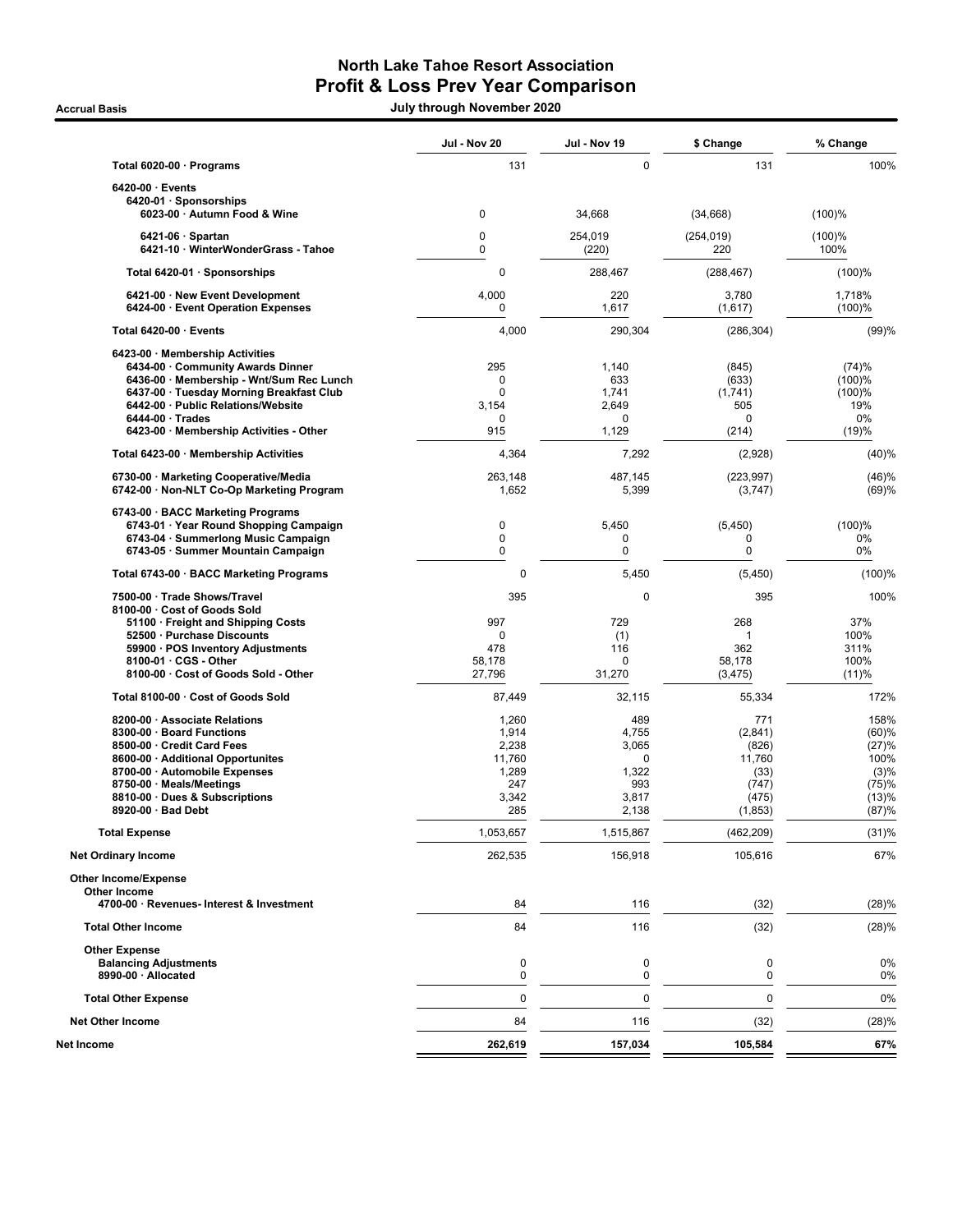Accrual Basis **11 - Marketing** 

|                                                                                                                                                                                                                                                                                | <b>Nov 20</b>                                                                                         | <b>Budget</b>                                 | \$ Over Budget                                      | Jul - Nov 20                                        | <b>YTD Budget</b>                                   | \$ Over Budget                                           | <b>Annual Budget</b>                                                |
|--------------------------------------------------------------------------------------------------------------------------------------------------------------------------------------------------------------------------------------------------------------------------------|-------------------------------------------------------------------------------------------------------|-----------------------------------------------|-----------------------------------------------------|-----------------------------------------------------|-----------------------------------------------------|----------------------------------------------------------|---------------------------------------------------------------------|
| <b>Ordinary Income/Expense</b><br>Income                                                                                                                                                                                                                                       |                                                                                                       |                                               |                                                     |                                                     |                                                     |                                                          |                                                                     |
| 4050-00 · County of Placer TOT Funding<br>4253-00 · Revenue- Other                                                                                                                                                                                                             | 151,212<br>0                                                                                          | 157,462<br>0                                  | (6, 250)<br>$\Omega$                                | 777,484<br>1,525                                    | 795,984<br>0                                        | (18,500)<br>1,525                                        | 2,983,682<br>$\Omega$                                               |
| <b>Total Income</b>                                                                                                                                                                                                                                                            | 151,212                                                                                               | 157,462                                       | (6, 250)                                            | 779,009                                             | 795,984                                             | (16, 975)                                                | 2,983,682                                                           |
| <b>Gross Profit</b>                                                                                                                                                                                                                                                            | 151,212                                                                                               | 157,462                                       | (6, 250)                                            | 779,009                                             | 795,984                                             | (16, 975)                                                | 2,983,682                                                           |
| <b>Expense</b><br>5000-00 · Salaries & Wages<br>5020-00 · P/R - Tax Expense<br>5030-00 · P/R - Health Insurance Expense<br>5040-00 · P/R - Workmans Comp<br>5060-00 $\cdot$ 401 (k)<br>5070-00 · Other Benefits and Expenses<br>5000-00 · Salaries & Wages - Other             | 1,183<br>(1, 811)<br>165<br>708<br>437<br>19,489                                                      | 1,667<br>4,000<br>125<br>833<br>142<br>22,299 | (483)<br>(5, 811)<br>40<br>(125)<br>296<br>(2,810)  | 6,570<br>11,899<br>1,056<br>3,964<br>578<br>108,050 | 8,333<br>20,000<br>625<br>4,167<br>708<br>111,497   | (1,764)<br>(8, 101)<br>431<br>(203)<br>(131)<br>(3, 446) | 20,000<br>48,000<br>1,500<br>10,000<br>1,700<br>267,592             |
| Total 5000-00 · Salaries & Wages                                                                                                                                                                                                                                               | 20,173                                                                                                | 29,066                                        | (8,893)                                             | 132,117                                             | 145,330                                             | (13, 213)                                                | 348,792                                                             |
| 5100-00 · Rent<br>5110-00 · Utilities<br>5140-00 · Repairs & Maintenance<br>5150-00 · Office - Cleaning<br>5100-00 · Rent - Other                                                                                                                                              | 111<br>37<br>0<br>2,022                                                                               | 120<br>75<br>250<br>2,229                     | (9)<br>(38)<br>(250)<br>(207)                       | 720<br>37<br>935<br>11,124                          | 715<br>375<br>1,250<br>11,147                       | 5<br>(338)<br>(315)<br>(23)                              | 1,855<br>900<br>3,000<br>27,777                                     |
| Total 5100-00 · Rent                                                                                                                                                                                                                                                           | 2,170                                                                                                 | 2,674                                         | (504)                                               | 12,815                                              | 13,487                                              | (671)                                                    | 33,532                                                              |
| 5310-00 · Telephone<br>5320-00 · Telephone                                                                                                                                                                                                                                     | 488                                                                                                   | 549                                           | (61)                                                | 2,719                                               | 2,745                                               | (26)                                                     | 6,588                                                               |
| Total 5310-00 · Telephone                                                                                                                                                                                                                                                      | 488                                                                                                   | 549                                           | (61)                                                | 2,719                                               | 2,745                                               | (26)                                                     | 6,588                                                               |
| 5420-00 · Mail - USPS                                                                                                                                                                                                                                                          | 0                                                                                                     | 0                                             | $\mathbf 0$                                         | 29                                                  | 0                                                   | 29                                                       | $\mathbf 0$                                                         |
| $5520-00 \cdot$ Supplies<br>5525-00 · Supplies- Computer<br>5520-00 · Supplies - Other                                                                                                                                                                                         | 0<br>59                                                                                               | 0<br>1,716                                    | 0<br>(1,658)                                        | 1,403<br>356                                        | 0<br>8,581                                          | 1,403<br>(8, 225)                                        | 0<br>20,594                                                         |
| Total 5520-00 · Supplies                                                                                                                                                                                                                                                       | 59                                                                                                    | 1,716                                         | (1,658)                                             | 1,759                                               | 8,581                                               | (6, 822)                                                 | 20,594                                                              |
| 5700-00 · Equipment Support & Maintenance<br>5710-00 · Taxes, Licenses & Fees<br>5740-00 · Equipment Rental/Leasing<br>5800-00 · Training Seminars<br>5900-00 · Professional Fees                                                                                              | $\mathsf 0$<br>0<br>100<br>0                                                                          | 13<br>13<br>167<br>750                        | (13)<br>(13)<br>(67)<br>(750)                       | (3)<br>79<br>548<br>0                               | 63<br>63<br>833<br>3,750                            | (65)<br>17<br>(285)<br>(3,750)                           | 150<br>150<br>2,000<br>9,000                                        |
| 5910-00 · Professional Fees - Attorneys<br>5921-00 · Professional Fees - Other                                                                                                                                                                                                 | 0<br>0                                                                                                | 125<br>1,125                                  | (125)<br>(1, 125)                                   | $\pmb{0}$<br>0                                      | 625<br>5,625                                        | (625)<br>(5,625)                                         | 1,500<br>13,500                                                     |
| Total 5900-00 · Professional Fees                                                                                                                                                                                                                                              | 0                                                                                                     | 1,250                                         | (1, 250)                                            | 0                                                   | 6,250                                               | (6, 250)                                                 | 15,000                                                              |
| 5941-00 · Research & Planning<br>$6020-00 \cdot$ Programs<br>6016-00 · Special Event Partnership                                                                                                                                                                               | 0<br>131                                                                                              | 5,000<br>1,250                                | (5,000)<br>(1, 119)                                 | 0<br>131                                            | 10,000<br>5,000                                     | (10,000)<br>(4,869)                                      | 40,000<br>50,000                                                    |
| 6018-00 · Business Assoc. Grants                                                                                                                                                                                                                                               | 0                                                                                                     | $\mathbf 0$                                   | $\mathbf 0$                                         | $\mathbf 0$                                         | 0                                                   | $\mathbf 0$                                              | 30,000                                                              |
| Total 6020-00 · Programs                                                                                                                                                                                                                                                       | 131                                                                                                   | 1,250                                         | (1, 119)                                            | 131                                                 | 5,000                                               | (4,869)                                                  | 80,000                                                              |
| 6420-00 · Events<br>6420-01 · Sponsorships<br>6421-01 · 4th of July Fireworks<br>6421-04 · Broken Arrow Skyrace<br>$6421-06 \cdot$ Spartan<br>6421-07 · Tahoe Lacrosse Tournament<br>6421-10 · WinterWonderGrass - Tahoe<br>6421-17 · Enduro<br>6420-01 · Sponsorships - Other | $\mathbf 0$<br>$\mathbf 0$<br>$\mathbf 0$<br>$\mathbf 0$<br>$\mathbf 0$<br>$\mathbf 0$<br>$\mathbf 0$ | $\mathbf 0$<br>0<br>0<br>0<br>0<br>0<br>0     | 0<br>0<br>0<br>0<br>0<br>0<br>0                     | 0<br>0<br>0<br>0<br>0<br>0<br>0                     | 0<br>0<br>$\mathbf 0$<br>$\mathbf 0$<br>0<br>0<br>0 | 0<br>0<br>0<br>0<br>0<br>0<br>0                          | 20,000<br>25,400<br>180,900<br>6,000<br>24,400<br>31,500<br>240,800 |
| Total 6420-01 · Sponsorships                                                                                                                                                                                                                                                   | $\mathbf 0$                                                                                           | $\mathbf 0$                                   | $\mathbf 0$                                         | $\mathbf 0$                                         | $\mathbf 0$                                         | $\mathbf 0$                                              | 529,000                                                             |
| 6421-00 · New Event Development<br>6424-00 · Event Operation Expenses                                                                                                                                                                                                          | 0<br>$\mathbf 0$                                                                                      | 0<br>0                                        | 0<br>0                                              | 4,000<br>0                                          | 2,500<br>1,000                                      | 1,500<br>(1,000)                                         | 30,000<br>6,000                                                     |
| Total 6420-00 · Events                                                                                                                                                                                                                                                         | 0                                                                                                     | 0                                             | $\mathbf 0$                                         | 4,000                                               | 3,500                                               | 500                                                      | 565,000                                                             |
| 6730-00 · Marketing Cooperative/Media<br>6742-00 · Non-NLT Co-Op Marketing Program                                                                                                                                                                                             | 32,903<br>75                                                                                          | 32,903<br>22,000                              | $\mathbf 0$<br>(21.925)                             | 234,577<br>652                                      | 234,577<br>66,000                                   | 0<br>(65, 348)                                           | 925,000<br>220,000                                                  |
| 6743-00 · BACC Marketing Programs<br>6743-01 · Year Round Shopping Campaign<br>6743-03 · Winter Lakeside Campaign<br>6743-04 · Summerlong Music Campaign<br>6743-05 · Summer Mountain Campaign<br>6743-06 · COVID Summer Recovery Campaign                                     | 0<br>0<br>0<br>0<br>0                                                                                 | 1,000<br>1,000<br>1,000<br>1,000<br>4,000     | (1,000)<br>(1,000)<br>(1,000)<br>(1,000)<br>(4,000) | $\mathbf 0$<br>$\mathbf 0$<br>0<br>0<br>0           | 3,000<br>3,000<br>3,000<br>3,000<br>12,000          | (3,000)<br>(3,000)<br>(3,000)<br>(3,000)<br>(12,000)     | 10,000<br>10,000<br>10,000<br>10,000<br>40,000                      |
| Total 6743-00 · BACC Marketing Programs                                                                                                                                                                                                                                        | 0                                                                                                     | 8,000                                         | (8,000)                                             | 0                                                   | 24,000                                              | (24,000)                                                 | 80,000                                                              |
| 7500-00 · Trade Shows/Travel<br>8200-00 · Associate Relations<br>8600-00 · Additional Opportunites<br>8700-00 · Automobile Expenses<br>8750-00 · Meals/Meetings<br>8810-00 · Dues & Subscriptions<br>8910-00 · Travel                                                          | $\mathsf 0$<br>$\pmb{0}$<br>725<br>38<br>$\mathbf 0$<br>32<br>0                                       | 23<br>7,917<br>136<br>250<br>259<br>0         | (23)<br>(7, 192)<br>(98)<br>(250)<br>(227)<br>n     | 395<br>145<br>8,510<br>236<br>16<br>184<br>0        | 91<br>39,583<br>545<br>1,000<br>1,036<br>0          | 54<br>(31,073)<br>(309)<br>(984)<br>(853)<br>$\Omega$    | $\mathbf 0$<br>250<br>95,000<br>1,500<br>2,750<br>2,850<br>11,100   |
| <b>Total Expense</b>                                                                                                                                                                                                                                                           | 56,892                                                                                                | 113,935                                       | (57, 042)                                           | 398,908                                             | 566,434                                             | (167, 525)                                               | 2,459,256                                                           |
| <b>Net Ordinary Income</b><br><b>Other Income/Expense</b><br>Other Income                                                                                                                                                                                                      | 94,319                                                                                                | 43,527                                        | 50,792                                              | 380,101                                             | 229,550                                             | 150,550                                                  | 524,426                                                             |
| 4700-00 · Revenues- Interest & Investment                                                                                                                                                                                                                                      | 16                                                                                                    | 0                                             | 16                                                  | 84                                                  | $\mathbf 0$                                         | 84                                                       | $\mathbf 0$                                                         |
| <b>Total Other Income</b>                                                                                                                                                                                                                                                      | 16                                                                                                    | $\mathbf 0$                                   | 16                                                  | 84                                                  | $\pmb{0}$                                           | 84                                                       | $\mathbf 0$                                                         |
| <b>Other Expense</b><br>8990-00 · Allocated                                                                                                                                                                                                                                    | 30,369                                                                                                | 43,527                                        | (13, 158)                                           | 177,991                                             | 229,550                                             | (51, 559)                                                | 524,426                                                             |
| <b>Total Other Expense</b>                                                                                                                                                                                                                                                     | 30,369                                                                                                | 43,527                                        | (13, 158)                                           | 177,991                                             | 229,550                                             | (51, 559)                                                | 524,426                                                             |
| Net Other Income                                                                                                                                                                                                                                                               | (30, 353)                                                                                             | (43, 527)                                     | 13,174                                              | (177, 907)                                          | (229, 550)                                          | 51,643                                                   | (524, 426)                                                          |
| Net Income                                                                                                                                                                                                                                                                     | 63,966                                                                                                | 0                                             | 63,966                                              | 202,193                                             | (0)                                                 | 202,193                                                  | $\mathbf 0$                                                         |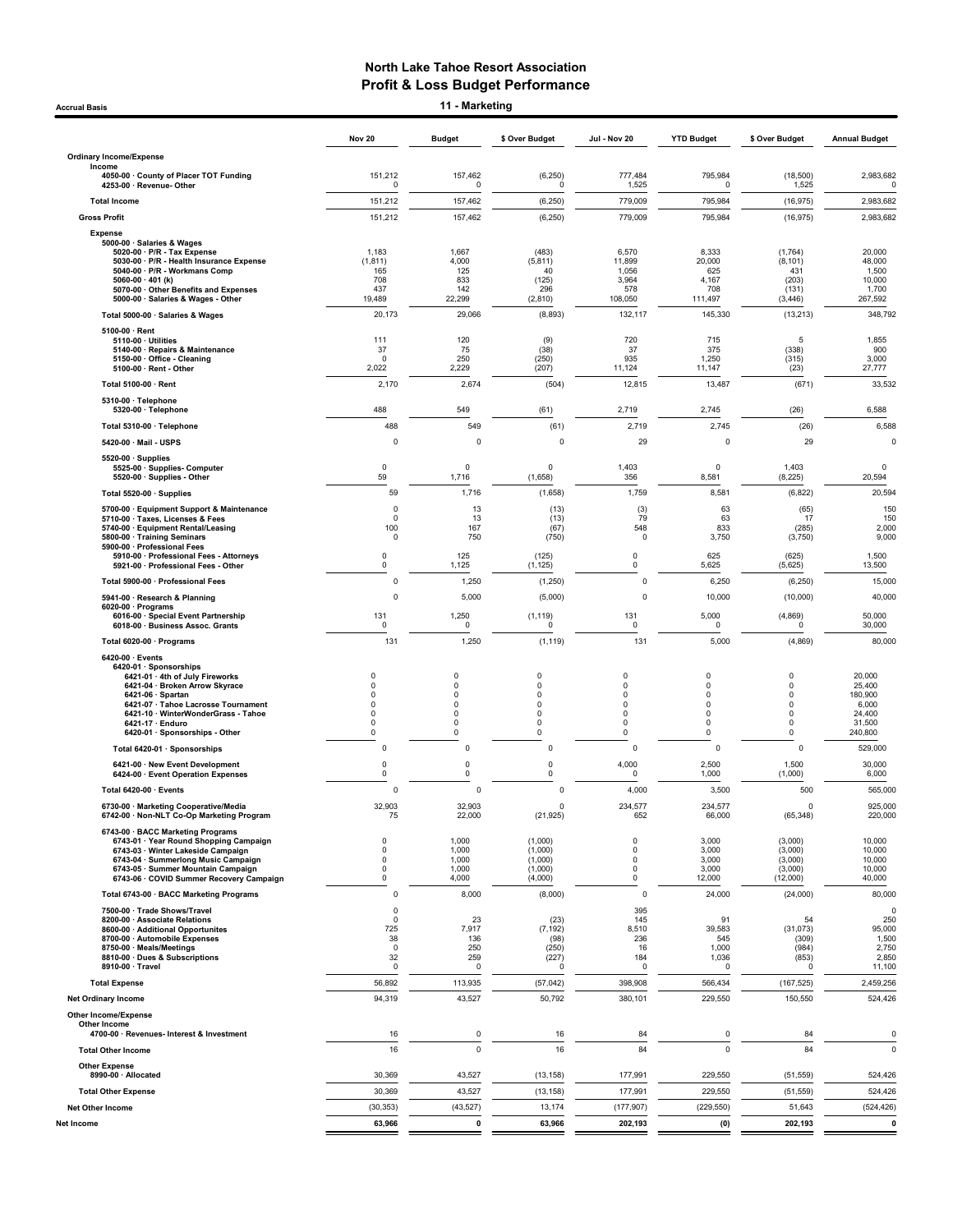| 30 - Conference<br><b>Accrual Basis</b>                                                                                                                                                                                                                                                           |                                                             |                                                   |                                                          |                                                           |                                                       |                                                             |                                                           |  |  |
|---------------------------------------------------------------------------------------------------------------------------------------------------------------------------------------------------------------------------------------------------------------------------------------------------|-------------------------------------------------------------|---------------------------------------------------|----------------------------------------------------------|-----------------------------------------------------------|-------------------------------------------------------|-------------------------------------------------------------|-----------------------------------------------------------|--|--|
|                                                                                                                                                                                                                                                                                                   | <b>Nov 20</b>                                               | <b>Budget</b>                                     | \$ Over Budget                                           | Jul - Nov 20                                              | <b>YTD Budget</b>                                     | \$ Over Budget                                              | <b>Annual Budget</b>                                      |  |  |
| <b>Ordinary Income/Expense</b><br>Income                                                                                                                                                                                                                                                          |                                                             |                                                   |                                                          |                                                           |                                                       |                                                             |                                                           |  |  |
| 4050-00 County of Placer TOT Funding                                                                                                                                                                                                                                                              | 27,728                                                      | 27,728                                            | $\mathbf 0$                                              | 157,931                                                   | 157,931                                               | $\mathbf 0$                                                 | 384,054                                                   |  |  |
| <b>Total Income</b>                                                                                                                                                                                                                                                                               | 27,728                                                      | 27,728                                            | $\mathsf 0$                                              | 157,931                                                   | 157,931                                               | $\pmb{0}$                                                   | 384,054                                                   |  |  |
| <b>Gross Profit</b>                                                                                                                                                                                                                                                                               | 27,728                                                      | 27,728                                            | $\mathbf 0$                                              | 157,931                                                   | 157,931                                               | $\mathbf 0$                                                 | 384,054                                                   |  |  |
| <b>Expense</b><br>5000-00 · Salaries & Wages<br>5010-00 · Sales Commissions<br>5020-00 · P/R - Tax Expense<br>5030-00 · P/R - Health Insurance Expense<br>5040-00 · P/R - Workmans Comp<br>5060-00 $\cdot$ 401 (k)<br>5070-00 · Other Benefits and Expenses<br>5000-00 · Salaries & Wages - Other | $\mathbf 0$<br>1,107<br>6,772<br>97<br>600<br>47<br>16,059  | 0<br>1,157<br>2,042<br>167<br>500<br>38<br>14,030 | 0<br>(50)<br>4,731<br>(69)<br>100<br>10<br>2,029         | 2,106<br>4,988<br>10,972<br>487<br>2,713<br>198<br>71,040 | 0<br>5,786<br>10,208<br>833<br>2,500<br>188<br>70,152 | 2,106<br>(798)<br>764<br>(346)<br>213<br>11<br>888          | 0<br>13,886<br>24,500<br>2,000<br>6,000<br>450<br>168,365 |  |  |
| Total 5000-00 · Salaries & Wages                                                                                                                                                                                                                                                                  | 24,683                                                      | 17,933                                            | 6,750                                                    | 92,505                                                    | 89,667                                                | 2,837                                                       | 215,201                                                   |  |  |
| $5100-00 \cdot$ Rent<br>5110-00 · Utilities<br>5140-00 · Repairs & Maintenance<br>5150-00 · Office - Cleaning<br>5100-00 · Rent - Other                                                                                                                                                           | 82<br>28<br>$\Omega$<br>1,422                               | 75<br>22<br>142<br>1,167                          | $\overline{7}$<br>6<br>(142)<br>255                      | 460<br>28<br>611<br>6,592                                 | 375<br>108<br>708<br>5,833                            | 85<br>(81)<br>(97)<br>759                                   | 900<br>260<br>1,700<br>14,000                             |  |  |
| Total 5100-00 · Rent                                                                                                                                                                                                                                                                              | 1,531                                                       | 1,405                                             | 126                                                      | 7,691                                                     | 7,025                                                 | 666                                                         | 16,860                                                    |  |  |
| 5310-00 · Telephone<br>5320-00 · Telephone                                                                                                                                                                                                                                                        | 403                                                         | 267                                               | 136                                                      | 1,967                                                     | 1,333                                                 | 633                                                         | 3,200                                                     |  |  |
| Total 5310-00 · Telephone                                                                                                                                                                                                                                                                         | 403                                                         | 267                                               | 136                                                      | 1,967                                                     | 1,333                                                 | 633                                                         | 3,200                                                     |  |  |
| 5420-00 Mail - USPS                                                                                                                                                                                                                                                                               | $\mathbf 0$                                                 | 17                                                | (17)                                                     | 18                                                        | 83                                                    | (65)                                                        | 200                                                       |  |  |
| $5520-00 \cdot$ Supplies<br>5525-00 · Supplies- Computer<br>5520-00 · Supplies - Other                                                                                                                                                                                                            | $\mathbf 0$<br>43                                           | 45<br>113                                         | (45)<br>(69)                                             | $\mathbf 0$<br>250                                        | 225<br>563                                            | (225)<br>(313)                                              | 540<br>1,350                                              |  |  |
| Total 5520-00 · Supplies                                                                                                                                                                                                                                                                          | 43                                                          | 158                                               | (114)                                                    | 250                                                       | 788                                                   | (538)                                                       | 1,890                                                     |  |  |
| 5710-00 · Taxes, Licenses & Fees<br>5740-00 · Equipment Rental/Leasing<br>5800-00 · Training Seminars<br>6730-00 · Marketing Cooperative/Media<br>8750-00 · Meals/Meetings<br>8810-00 · Dues & Subscriptions                                                                                      | 45<br>44<br>$\mathbf 0$<br>2,163<br>$\mathbf 0$<br>$\Omega$ | 8<br>83<br>$\mathbf 0$<br>2.163<br>29<br>63       | 37<br>(39)<br>$\mathbf 0$<br>$\mathbf 0$<br>(29)<br>(63) | 120<br>248<br>$\Omega$<br>28,571<br>0<br>$\mathbf 0$      | 42<br>417<br>0<br>28.571<br>146<br>313                | 78<br>(169)<br>$\mathbf 0$<br>$\mathbf 0$<br>(146)<br>(313) | 100<br>1,000<br>2,000<br>75,000<br>350<br>750             |  |  |
| <b>Total Expense</b>                                                                                                                                                                                                                                                                              | 28,912                                                      | 22,126                                            | 6,787                                                    | 131,368                                                   | 128,384                                               | 2,984                                                       | 316,551                                                   |  |  |
| <b>Net Ordinary Income</b>                                                                                                                                                                                                                                                                        | (1, 184)                                                    | 5,603                                             | (6,787)                                                  | 26,563                                                    | 29,547                                                | (2,984)                                                     | 67,503                                                    |  |  |
| Other Income/Expense<br><b>Other Expense</b><br>8990-00 · Allocated                                                                                                                                                                                                                               | 3,907                                                       | 5,603                                             | (1,695)                                                  | 22,901                                                    | 29,547                                                | (6,646)                                                     | 67,503                                                    |  |  |
|                                                                                                                                                                                                                                                                                                   | 3,907                                                       | 5,603                                             |                                                          | 22,901                                                    |                                                       |                                                             | 67,503                                                    |  |  |
| <b>Total Other Expense</b>                                                                                                                                                                                                                                                                        |                                                             |                                                   | (1,695)                                                  |                                                           | 29,547                                                | (6, 646)                                                    |                                                           |  |  |
| <b>Net Other Income</b>                                                                                                                                                                                                                                                                           | (3,907)                                                     | (5,603)                                           | 1,695                                                    | (22, 901)                                                 | (29, 547)                                             | 6,646                                                       | (67, 503)                                                 |  |  |
| <b>Net Income</b>                                                                                                                                                                                                                                                                                 | (5,091)                                                     | (0)                                               | (5,091)                                                  | 3,662                                                     | (0)                                                   | 3,662                                                       | $\mathbf{0}$                                              |  |  |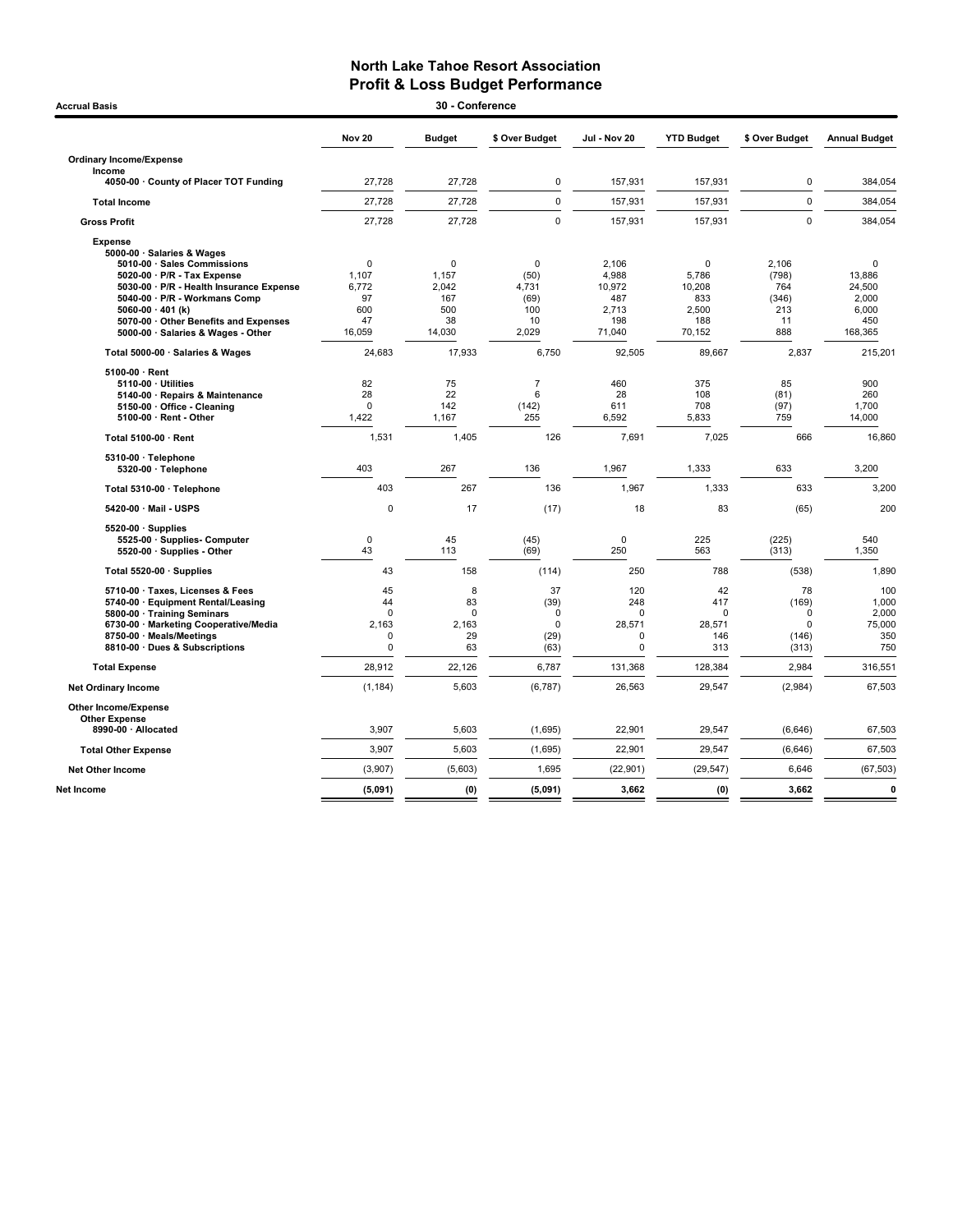Accrual Basis 42 - Visitor Center

|                                                                               | <b>Nov 20</b>           | <b>Budget</b>                    | \$ Over Budget | <b>Jul - Nov 20</b>   | <b>YTD Budget</b>  | \$ Over Budget                   | <b>Annual Budget</b> |
|-------------------------------------------------------------------------------|-------------------------|----------------------------------|----------------|-----------------------|--------------------|----------------------------------|----------------------|
| <b>Ordinary Income/Expense</b>                                                |                         |                                  |                |                       |                    |                                  |                      |
| Income                                                                        | 38,536                  | 38,536                           | $\mathbf 0$    | 188,860               | 188,861            |                                  | 457,711              |
| 4050-00 · County of Placer TOT Funding<br>46000 · Merchandise Sales           |                         |                                  |                |                       |                    | (1)                              |                      |
| 4502-00 · Non-Retail VIC income<br>4504-00 · Retail Revenue - Other           | 5<br>90                 | 0<br>$\Omega$                    | 5<br>90        | 1,255<br>560          | 0<br>$\Omega$      | 1,255<br>560                     | 0<br>$\mathbf 0$     |
| 46000 · Merchandise Sales - Other                                             | 6,081                   | 6,000                            | 81             | 52,513                | 41,500             | 11,013                           | 85,000               |
| Total 46000 · Merchandise Sales                                               | 6,176                   | 6,000                            | 176            | 54,328                | 41,500             | 12,828                           | 85,000               |
| <b>Total Income</b>                                                           | 44,712                  | 44,536                           | 176            | 243,187               | 230,361            | 12,827                           | 542,711              |
| <b>Gross Profit</b>                                                           | 44,712                  | 44,536                           | 176            | 243,187               | 230,361            | 12,827                           | 542,711              |
| <b>Expense</b>                                                                |                         |                                  |                |                       |                    |                                  |                      |
| 5000-00 · Salaries & Wages<br>5020-00 · P/R - Tax Expense                     | 620                     | 1,292                            | (672)          | 4,261                 | 6,458              | (2, 198)                         | 15,500               |
| 5030-00 · P/R - Health Insurance Expense                                      | 1,247                   | 1,583                            | (337)          | 5,624                 | 7,917              | (2, 292)                         | 19,000               |
| 5040-00 · P/R - Workmans Comp<br>5060-00 $\cdot$ 401 (k)                      | 291<br>317              | 433<br>417                       | (143)<br>(100) | 1,887<br>1,914        | 2,167<br>2,083     | (280)<br>(170)                   | 5,200<br>5,000       |
| 5070-00 · Other Benefits and Expenses                                         | 17                      | 82                               | (65)           | 480                   | 409                | 71                               | 982                  |
| 5000-00 · Salaries & Wages - Other                                            | 8,390                   | 15,568                           | (7, 179)       | 50,159                | 77,841             | (27, 681)                        | 186,818              |
| Total 5000-00 · Salaries & Wages                                              | 10,881                  | 19,375                           | (8, 494)       | 64,325                | 96,875             | (32, 550)                        | 232,500              |
| 5100-00 · Rent<br>5110-00 · Utilities                                         | 434                     | 583                              | (150)          | 1,880                 | 2,917              | (1,037)                          | 7,000                |
| 5140-00 · Repairs & Maintenance                                               | 124                     | 458                              | (335)          | 124                   | 2,292              | (2, 168)                         | 5,500                |
| 5150-00 · Office - Cleaning<br>5100-00 · Rent - Other                         | $\Omega$<br>6,398       | 358<br>6,721                     | (358)<br>(323) | $\mathbf 0$<br>32,455 | 1.792<br>33,604    | (1,792)<br>(1, 149)              | 4.300<br>80,650      |
| Total 5100-00 · Rent                                                          | 6,955                   | 8,121                            | (1, 165)       | 34,459                | 40,604             | (6, 145)                         | 97,450               |
| 5310-00 · Telephone                                                           |                         |                                  |                |                       |                    |                                  |                      |
| 5320-00 · Telephone                                                           | 313                     | 238                              | 75             | 1,530                 | 1,188              | 342                              | 2,850                |
| Total 5310-00 · Telephone                                                     | 313                     | 238                              | 75             | 1,530                 | 1,188              | 342                              | 2,850                |
| 5420-00 · Mail - USPS                                                         | $\Omega$                | 17                               | (17)           | 18                    | 83                 | (65)                             | 200                  |
| 5520-00 · Supplies<br>5525-00 · Supplies- Computer                            | $\mathbf 0$             | 75                               | (75)           | $\mathbf 0$           | 375                | (375)                            | 900                  |
| 5520-00 · Supplies - Other                                                    | 520                     | 2,917                            | (2, 397)       | 1,975                 | 14,583             | (12,608)                         | 35,000               |
| Total 5520-00 · Supplies                                                      | 520                     | 2,992                            | (2, 472)       | 1,975                 | 14,958             | (12, 983)                        | 35,900               |
| 5610-00 · Depreciation                                                        | 97                      | 0                                | 97             | 97                    | $\pmb{0}$          | 97                               | $\mathbf 0$          |
| 5700-00 · Equipment Support & Maintenance<br>5710-00 · Taxes, Licenses & Fees | $\mathbf 0$<br>$\Omega$ | $\overline{4}$<br>$\overline{4}$ | (4)<br>(4)     | $\mathbf 0$<br>23     | 21<br>21           | (21)<br>$\overline{\phantom{0}}$ | 50<br>50             |
| 5740-00 · Equipment Rental/Leasing                                            | 80                      | 129                              | (49)           | 432                   | 646                | (213)                            | 1,550                |
| 5800-00 · Training Seminars<br>5850-00 · Artist of Month - Commissions        | $\Omega$<br>$\mathbf 0$ | 250<br>250                       | (250)<br>(250) | $\Omega$<br>918       | 1,250<br>1.250     | (1,250)<br>(332)                 | 3,000<br>3.000       |
| 6740-00 · Media/Collateral/Production                                         | $\Omega$                | 1,667                            | (1,667)        | $\Omega$              | 8,333              | (8, 333)                         | 20,000               |
| 6742-00 · Non-NLT Co-Op Marketing Program                                     | 200                     | 1,000                            | (800)          | 1,000                 | 5,000              | (4,000)                          | 12,000               |
| 8100-00 · Cost of Goods Sold<br>51100 · Freight and Shipping Costs            | 162                     | 125                              | 37             | 997                   | 625                | 372                              | 1,500                |
| 59900 · POS Inventory Adjustments                                             | $\mathbf 0$             | $\mathbf 0$                      | $\mathbf 0$    | 478                   | $\mathbf 0$        | 478                              | $\mathbf 0$          |
| 8100-01 · CGS - Other<br>8100-00 · Cost of Goods Sold - Other                 | 1,451<br>3,567          | 0<br>2,682                       | 1,451<br>885   | 58,178<br>27,796      | $\Omega$<br>18,551 | 58,178<br>9,245                  | $\Omega$<br>38,000   |
| Total 8100-00 · Cost of Goods Sold                                            | 5,180                   | 2,807                            | 2,373          | 87,449                | 19,176             | 68,273                           | 39,500               |
| 8200-00 · Associate Relations                                                 | 54                      | 17                               | 37             | 54                    | 83                 | (29)                             | 200                  |
| 8500-00 · Credit Card Fees                                                    | 695                     | 282                              | 413            | 2,055                 | 1.951              | 105                              | 4.000                |
| 8700-00 · Automobile Expenses<br>8750-00 · Meals/Meetings                     | $\mathbf 0$<br>$\Omega$ | 46<br>33                         | (46)<br>(33)   | 83<br>$^{\circ}$      | 229<br>167         | (146)<br>(167)                   | 550<br>400           |
| 8810-00 · Dues & Subscriptions                                                | $\mathbf 0$             | 8                                | (8)            | $\Omega$              | 42                 | (42)                             | 100                  |
| 8910-00 · Travel                                                              | $\Omega$                | $\mathbf 0$                      | $\mathbf 0$    | $\Omega$              | $\mathbf 0$        | $\Omega$                         | 1,500                |
| <b>Total Expense</b>                                                          | 24,974                  | 37,239                           | (12, 265)      | 194,419               | 191,876            | 2,543                            | 454.800              |
| <b>Net Ordinary Income</b>                                                    | 19,738                  | 7,297                            | 12,441         | 48,768                | 38,485             | 10,284                           | 87,911               |
| <b>Other Income/Expense</b><br><b>Other Expense</b>                           |                         |                                  |                |                       |                    |                                  |                      |
| 8990-00 · Allocated                                                           | 5,618                   | 7,297                            | (1,680)        | 32,925                | 38,485             | (5,560)                          | 87,921               |
| <b>Total Other Expense</b>                                                    | 5,618                   | 7,297                            | (1,680)        | 32,925                | 38,485             | (5,560)                          | 87,921               |
| <b>Net Other Income</b>                                                       | (5,618)                 | (7, 297)                         | 1,680          | (32, 925)             | (38, 485)          | 5,560                            | (87, 921)            |
| Net Income                                                                    | 14,121                  | 0                                | 14,121         | 15,843                | 0                  | 15,843                           | (10)                 |
|                                                                               |                         |                                  |                |                       |                    |                                  |                      |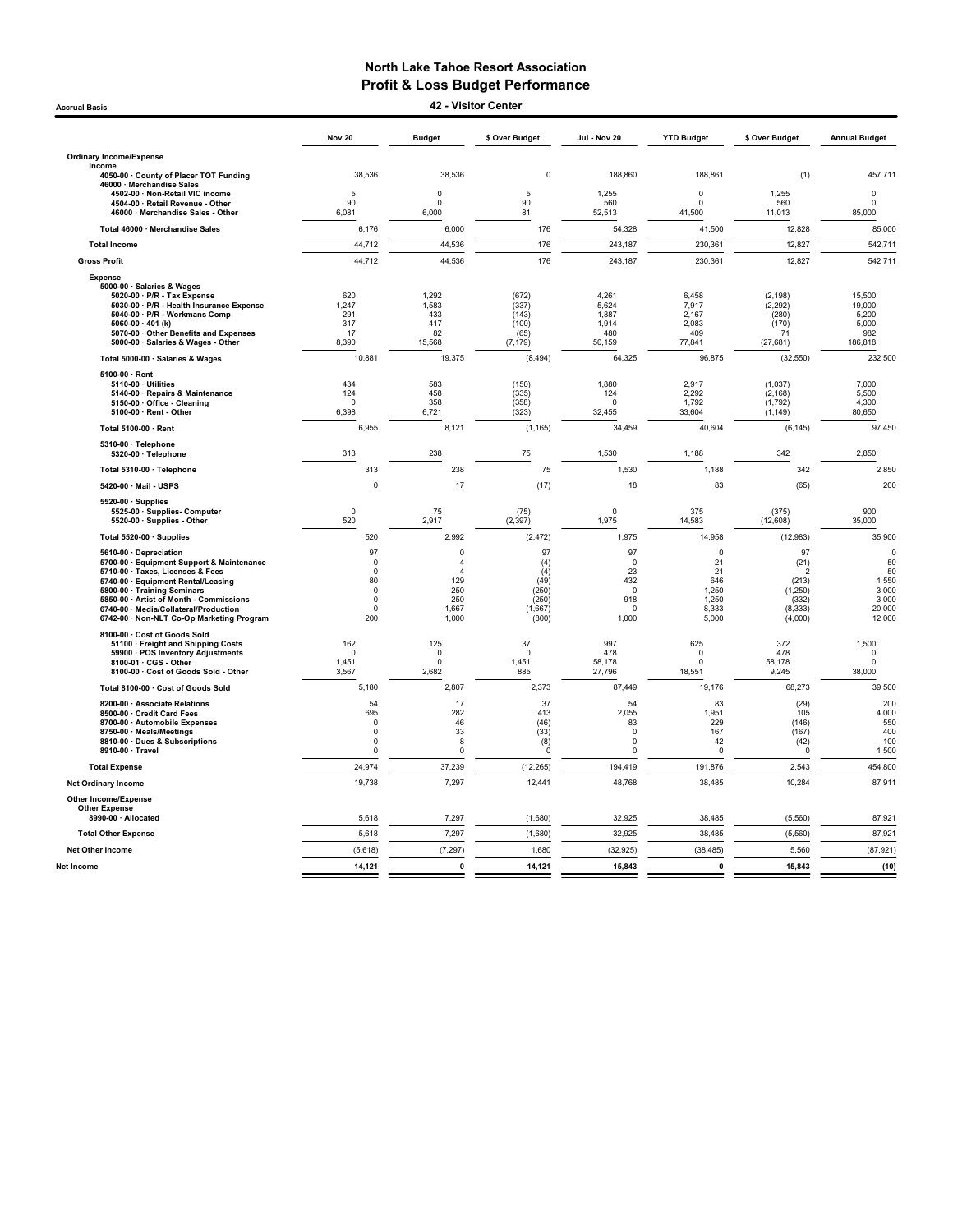**Accrual Basis** 

|                                                                                                                                                                                                                                                                    | <b>Nov 20</b>                     | <b>Budget</b>                           | \$ Over Bu                                          | <b>Jul - Nov 20</b>                           | <b>YTD Budget</b>                                     | \$ Over Bu                                           | <b>Annual Bu</b>                                  |
|--------------------------------------------------------------------------------------------------------------------------------------------------------------------------------------------------------------------------------------------------------------------|-----------------------------------|-----------------------------------------|-----------------------------------------------------|-----------------------------------------------|-------------------------------------------------------|------------------------------------------------------|---------------------------------------------------|
| <b>Ordinary Income/Expense</b>                                                                                                                                                                                                                                     |                                   |                                         |                                                     |                                               |                                                       |                                                      |                                                   |
| Income<br>4050-00 · County of Placer TOT Funding                                                                                                                                                                                                                   | 16,605                            | 16,605                                  | 0                                                   | 77,150                                        | 77,150                                                | 0                                                    | 218,419                                           |
| <b>Total Income</b>                                                                                                                                                                                                                                                | 16,605                            | 16,605                                  | $\pmb{0}$                                           | 77,150                                        | 77,150                                                | $\pmb{0}$                                            | 218,419                                           |
| <b>Gross Profit</b>                                                                                                                                                                                                                                                | 16,605                            | 16,605                                  | $\mathbf{0}$                                        | 77,150                                        | 77,150                                                | $\mathbf 0$                                          | 218.419                                           |
| <b>Expense</b><br>5000-00 · Salaries & Wages<br>5020-00 · P/R - Tax Expense<br>5030-00 · P/R - Health Insurance Expense<br>5040-00 · P/R - Workmans Comp<br>5060-00 $\cdot$ 401 (k)<br>5070-00 · Other Benefits and Expenses<br>5000-00 · Salaries & Wages - Other | 97<br>156<br>7<br>0<br>1<br>1,586 | 225<br>167<br>175<br>167<br>17<br>3,836 | (128)<br>(11)<br>(168)<br>(167)<br>(16)<br>(2, 250) | 538<br>758<br>34<br>$\mathbf 0$<br>Δ<br>8,728 | 1,125<br>833<br>875<br>833<br>85<br>19,178            | (587)<br>(75)<br>(841)<br>(833)<br>(80)<br>(10, 449) | 2,700<br>2,000<br>2,100<br>2,000<br>203<br>46,026 |
| Total 5000-00 · Salaries & Wages                                                                                                                                                                                                                                   | 1,846                             | 4,586                                   | (2,740)                                             | 10,063                                        | 22,929                                                | (12, 866)                                            | 55,029                                            |
| 5100-00 · Rent<br>5110-00 · Utilities<br>5140-00 · Repairs & Maintenance<br>5150-00 · Office - Cleaning<br>5100-00 · Rent - Other                                                                                                                                  | 4<br>1<br>$\mathbf 0$<br>71       | 0<br>$\overline{0}$<br>0<br>0           | 4<br>$\mathbf{1}$<br>$\mathbf 0$<br>71              | 19<br>$\mathbf{1}$<br>31<br>213               | $\mathbf 0$<br>$\mathbf 0$<br>$\mathbf 0$<br>$\Omega$ | 19<br>1<br>31<br>213                                 | 0<br>$\mathbf 0$<br>$\mathbf 0$<br>$\pmb{0}$      |
| Total 5100-00 · Rent                                                                                                                                                                                                                                               | 77                                | $\mathbf 0$                             | 77                                                  | 265                                           | $\mathbf 0$                                           | 265                                                  | $\mathbf 0$                                       |
| 5310-00 · Telephone<br>5320-00 · Telephone                                                                                                                                                                                                                         | 18                                | 0                                       | 18                                                  | 84                                            | $\mathbf 0$                                           | 84                                                   | 0                                                 |
| Total 5310-00 · Telephone                                                                                                                                                                                                                                          | 18                                | 0                                       | 18                                                  | 84                                            | $\mathbf 0$                                           | 84                                                   | $\mathbf 0$                                       |
| 5420-00 · Mail - USPS                                                                                                                                                                                                                                              | $\mathbf 0$                       | $\mathbf 0$                             | $\mathbf 0$                                         | $\mathbf{1}$                                  | $\mathbf 0$                                           | $\mathbf{1}$                                         | $\Omega$                                          |
| $5520-00 \cdot$ Supplies<br>5525-00 · Supplies- Computer<br>5520-00 · Supplies - Other                                                                                                                                                                             | 0<br>$\overline{2}$               | 0<br>2,083                              | 0<br>(2,081)                                        | 3<br>2,052                                    | $\mathbf 0$<br>10,417                                 | 3<br>(8, 365)                                        | 0<br>25,000                                       |
| Total 5520-00 · Supplies                                                                                                                                                                                                                                           | $\overline{2}$                    | 2,083                                   | (2,081)                                             | 2,055                                         | 10,417                                                | (8, 362)                                             | 25,000                                            |
| 5710-00 · Taxes, Licenses & Fees<br>5740-00 · Equipment Rental/Leasing<br>5900-00 · Professional Fees<br>5921-00 · Professional Fees - Other                                                                                                                       | 0<br>$\mathbf 0$<br>6,240         | $\mathbf 0$<br>6,750                    | $\pmb{0}$<br>(510)                                  | $\mathbf{1}$<br>$\mathbf{1}$<br>24,960        | $\pmb{0}$<br>27,000                                   | $\mathbf{1}$<br>(2,040)                              | 0<br>100,000                                      |
| Total 5900-00 · Professional Fees                                                                                                                                                                                                                                  | 6,240                             | 6,750                                   | (510)                                               | 24,960                                        | 27,000                                                | (2,040)                                              | 100,000                                           |
| 8700-00 · Automobile Expenses<br>8810-00 · Dues & Subscriptions                                                                                                                                                                                                    | 30<br>$\overline{2}$              | 0<br>0                                  | 30<br>$\overline{2}$                                | 30<br>49                                      | 0<br>$\mathbf 0$                                      | 30<br>49                                             | $\mathbf 0$<br>$\mathbf 0$                        |
| <b>Total Expense</b>                                                                                                                                                                                                                                               | 8,215                             | 13,419                                  | (5,205)                                             | 37,508                                        | 60,345                                                | (22, 838)                                            | 180,029                                           |
| <b>Net Ordinary Income</b>                                                                                                                                                                                                                                         | 8,391                             | 3,186                                   | 5,205                                               | 39,642                                        | 16,804                                                | 22,838                                               | 38,390                                            |
| <b>Other Income/Expense</b><br><b>Other Expense</b>                                                                                                                                                                                                                |                                   |                                         |                                                     |                                               |                                                       |                                                      |                                                   |
| 8990-00 · Allocated                                                                                                                                                                                                                                                | 2,223                             | 3,186                                   | (963)                                               | 13,031                                        | 16,804                                                | (3,773)                                              | 38,390                                            |
| <b>Total Other Expense</b>                                                                                                                                                                                                                                         | 2,223                             | 3,186                                   | (963)                                               | 13,031                                        | 16,804                                                | (3, 773)                                             | 38,390                                            |
| <b>Net Other Income</b>                                                                                                                                                                                                                                            | (2, 223)                          | (3, 186)                                | 963                                                 | (13,031)                                      | (16, 804)                                             | 3,773                                                | (38, 390)                                         |
| Net Income                                                                                                                                                                                                                                                         | 6,168                             | (0)                                     | 6,168                                               | 26,611                                        | (0)                                                   | 26,611                                               | 0                                                 |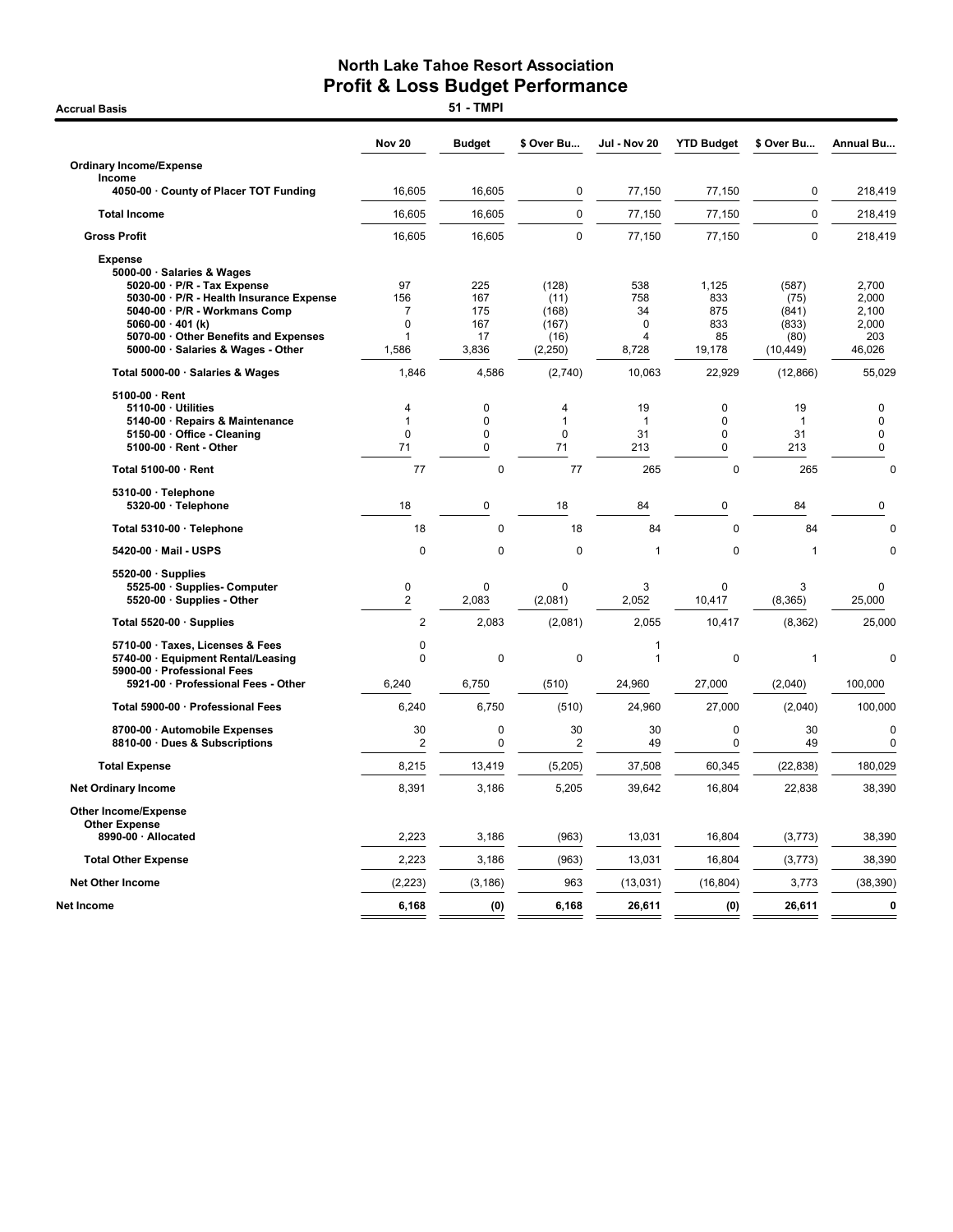| 60 - Membership<br><b>Accrual Basis</b>                                                                               |                |                    |                  |                                |                   |                     |                      |
|-----------------------------------------------------------------------------------------------------------------------|----------------|--------------------|------------------|--------------------------------|-------------------|---------------------|----------------------|
|                                                                                                                       | <b>Nov 20</b>  | <b>Budget</b>      | \$ Over Budget   | Jul - Nov 20                   | <b>YTD Budget</b> | \$ Over Budget      | <b>Annual Budget</b> |
| <b>Ordinary Income/Expense</b>                                                                                        |                |                    |                  |                                |                   |                     |                      |
| Income<br>4200-00 · Membership Dues Revenue<br>4250-00 · Revenues-Membership Activities<br>4250-01 · Community Awards | 11,308         | 10,417             | 891              | 56,660                         | 52,083            | 4,577               | 125,000              |
| 4250-04 · Silent Auction                                                                                              | 0<br>0         | 0<br>0             | 0<br>$\mathbf 0$ | $\pmb{0}$<br>$\mathbf 0$       | 0<br>0            | 0<br>0              | 19,000<br>19,000     |
| 4250-05 · Sponsorships<br>4250-01 Community Awards - Other                                                            | 0              | 0                  | 0                | $\mathbf 0$                    | 0                 | 0                   | 20,000               |
| Total 4250-01 · Community Awards                                                                                      | 0              | 0                  | 0                | 0                              | $\pmb{0}$         | 0                   | 58,000               |
| 4250-02 · Chamber Events                                                                                              | 0              | 1,500              | (1,500)          | $\mathbf 0$                    | 1,500             | (1,500)             | 6,000                |
| 4250-03 · Summer/Winter Rec Luncheon<br>4251-00 · Tues AM Breakfast Club                                              | $\Omega$       | $\mathbf 0$        | 0                | $\mathbf 0$                    | 1,500             | (1,500)             | 2,500                |
| 4251-01 · Tues AM Breakfast Club Sponsors<br>4251-00 · Tues AM Breakfast Club - Other                                 | 0<br>0         | 200<br>250         | (200)<br>(250)   | $\mathbf 0$<br>$\mathbf 0$     | 400<br>500        | (400)<br>(500)      | 2,000<br>4,000       |
| Total 4251-00 · Tues AM Breakfast Club                                                                                | $\mathbf 0$    | 450                | (450)            | $\mathbf 0$                    | 900               | (900)               | 6,000                |
| 4250-00 · Revenues-Membership Activities - Other                                                                      | 250            | $\mathbf 0$        | 250              | 2,255                          | 0                 | 2,255               | 0                    |
| Total 4250-00 · Revenues-Membership Activities                                                                        | 250            | 1,950              | (1,700)          | 2,255                          | 3,900             | (1,645)             | 72,500               |
| 4253-00 · Revenue- Other                                                                                              | 0              | 0                  | 0                | 0                              | $\mathbf 0$       | 0                   | 2,500                |
| <b>Total Income</b>                                                                                                   | 11,558         | 12,367             | (809)            | 58,915                         | 55,983            | 2,932               | 200,000              |
|                                                                                                                       |                |                    |                  |                                |                   |                     |                      |
| <b>Gross Profit</b>                                                                                                   | 11,558         | 12,367             | (809)            | 58,915                         | 55,983            | 2,932               | 200,000              |
| <b>Expense</b><br>5000-00 · Salaries & Wages                                                                          |                |                    |                  |                                |                   |                     |                      |
| $5020-00 \cdot P/R$ - Tax Expense<br>5030-00 · P/R - Health Insurance Expense                                         | 334<br>526     | 458<br>667         | (124)<br>(141)   | 1,262<br>2,017                 | 2,292<br>3,333    | (1,030)<br>(1, 316) | 5,500<br>8,000       |
| 5040-00 · P/R - Workmans Comp                                                                                         | 27             | 33                 | (7)              | 165                            | 167               | (1)                 | 400                  |
| 5060-00 $\cdot$ 401 (k)<br>5070-00 · Other Benefits and Expenses                                                      | 165<br>12      | 142<br>33          | 23<br>(21)       | 585<br>55                      | 708<br>167        | (123)<br>(111)      | 1,700<br>400         |
| 5000-00 · Salaries & Wages - Other                                                                                    | 5,242          | 5,333              | (91)             | 20,490                         | 26,667            | (6, 176)            | 64,000               |
| Total 5000-00 · Salaries & Wages                                                                                      | 6,306          | 6,667              | (361)            | 24,575                         | 33,333            | (8,758)             | 80,000               |
| $5100-00 \cdot$ Rent                                                                                                  |                |                    |                  |                                |                   |                     |                      |
| $5110-00 \cdot$ Utilities<br>5140-00 · Repairs & Maintenance                                                          | 35<br>12       | 33<br>8            | 2<br>3           | 150<br>12                      | 167<br>42         | (16)<br>(30)        | 400<br>100           |
| 5150-00 · Office - Cleaning                                                                                           | $\mathbf 0$    | 58                 | (58)             | 152                            | 292               | (140)               | 700                  |
| 5100-00 · Rent - Other                                                                                                | 707            | 638                | 69               | 3,514                          | 3,188             | 326                 | 7,650                |
| Total 5100-00 · Rent                                                                                                  | 753            | 737                | 16               | 3,828                          | 3,687             | 141                 | 8,850                |
| 5310-00 · Telephone<br>5320-00 · Telephone                                                                            | 147            | 121                | 26               | 475                            | 604               | (129)               | 1,450                |
| Total 5310-00 · Telephone                                                                                             | 147            | 121                | 26               | 475                            | 604               | (129)               | 1,450                |
| 5420-00 · Mail - USPS                                                                                                 | 0              | 10                 | (10)             | 3                              | 50                | (47)                | 120                  |
| $5520-00 \cdot$ Supplies                                                                                              |                |                    |                  |                                |                   |                     |                      |
| 5525 00 · Supplies Computer<br>5520-00 · Supplies - Other                                                             | 0<br>18        | $\mathbf 0$<br>167 | 0<br>(148)       | $\overline{\mathbf{c}}$<br>107 | 0<br>833          | 2<br>(726)          | 0<br>2,000           |
| Total 5520-00 · Supplies                                                                                              | 18             | 167                | (148)            | 109                            | 833               | (725)               | 2,000                |
| 5710-00 · Taxes, Licenses & Fees                                                                                      | $\mathbf 0$    | 0                  | $\pmb{0}$        | 23                             | $\mathbf 0$       | 23                  | 0                    |
| 5740-00 · Equipment Rental/Leasing<br>5900-00 · Professional Fees                                                     | 60             | 173                | (113)            | 312                            | 867               | (555)               | 2,080                |
| 5921-00 · Professional Fees - Other                                                                                   | 0              | $\pmb{0}$          | 0                | 0                              | $\pmb{0}$         | 0                   | 1,000                |
| Total 5900-00 · Professional Fees                                                                                     | 0              | $\pmb{0}$          | $\mathbf 0$      | $\mathbf 0$                    | $\mathbf 0$       | 0                   | 1,000                |
| 6423-00 · Membership Activities                                                                                       |                |                    |                  |                                |                   |                     |                      |
| 6434-00 Community Awards Dinner<br>6436-00 · Membership - Wnt/Sum Rec Lunch                                           | 0<br>0         | 0<br>0             | 0<br>0           | 295<br>$\mathbf 0$             | 0<br>500          | 295<br>(500)        | 28,000<br>1,000      |
| 6437-00 · Tuesday Morning Breakfast Club                                                                              | 0              | 188                | (188)            | 0                              | 375               | (375)               | 3,000                |
| 6442-00 · Public Relations/Website<br>6423-00 · Membership Activities - Other                                         | 734<br>0       | 417<br>417         | 317<br>(417)     | 3,154<br>915                   | 2,083<br>2,083    | 1,071<br>(1, 168)   | 5,000<br>5,000       |
| Total 6423-00 · Membership Activities                                                                                 | 734            | 1,021              | (287)            | 4,364                          | 5,042             | (677)               | 42,000               |
| 8200-00 · Associate Relations                                                                                         | 0              | 13                 | (13)             | 13                             | 63                | (49)                | 150                  |
| 8500-00 · Credit Card Fees                                                                                            | 70             | 0                  | 70               | 183                            | $\mathbf 0$       | 183                 | 1,850                |
| 8700-00 · Automobile Expenses<br>8750-00 · Meals/Meetings                                                             | 66<br>0        | 33<br>33           | 32<br>(33)       | 136<br>$\overline{7}$          | 167<br>167        | (31)<br>(160)       | 400<br>400           |
| 8810-00 · Dues & Subscriptions                                                                                        | 11             | 17                 | (6)              | 115                            | 83                | 31                  | 200                  |
| 8920-00 · Bad Debt                                                                                                    | 285            | 0                  | 285              | 285                            | 0                 | 285                 | 0                    |
| <b>Total Expense</b><br><b>Net Ordinary Income</b>                                                                    | 8,450<br>3,108 | 8,992<br>3,375     | (542)<br>(267)   | 34,427<br>24,488               | 44,896<br>11,088  | (10, 468)<br>13,400 | 140,500<br>59,500    |
| Other Income/Expense                                                                                                  |                |                    |                  |                                |                   |                     |                      |
| <b>Other Expense</b>                                                                                                  |                |                    |                  |                                |                   |                     |                      |
| 8990-00 · Allocated                                                                                                   | 1,737          | 2,487              | (750)            | 10,178                         | 13,114            | (2,936)             | 29,961               |
| <b>Total Other Expense</b>                                                                                            | 1,737          | 2,487              | (750)            | 10,178                         | 13,114            | (2,936)             | 29,961               |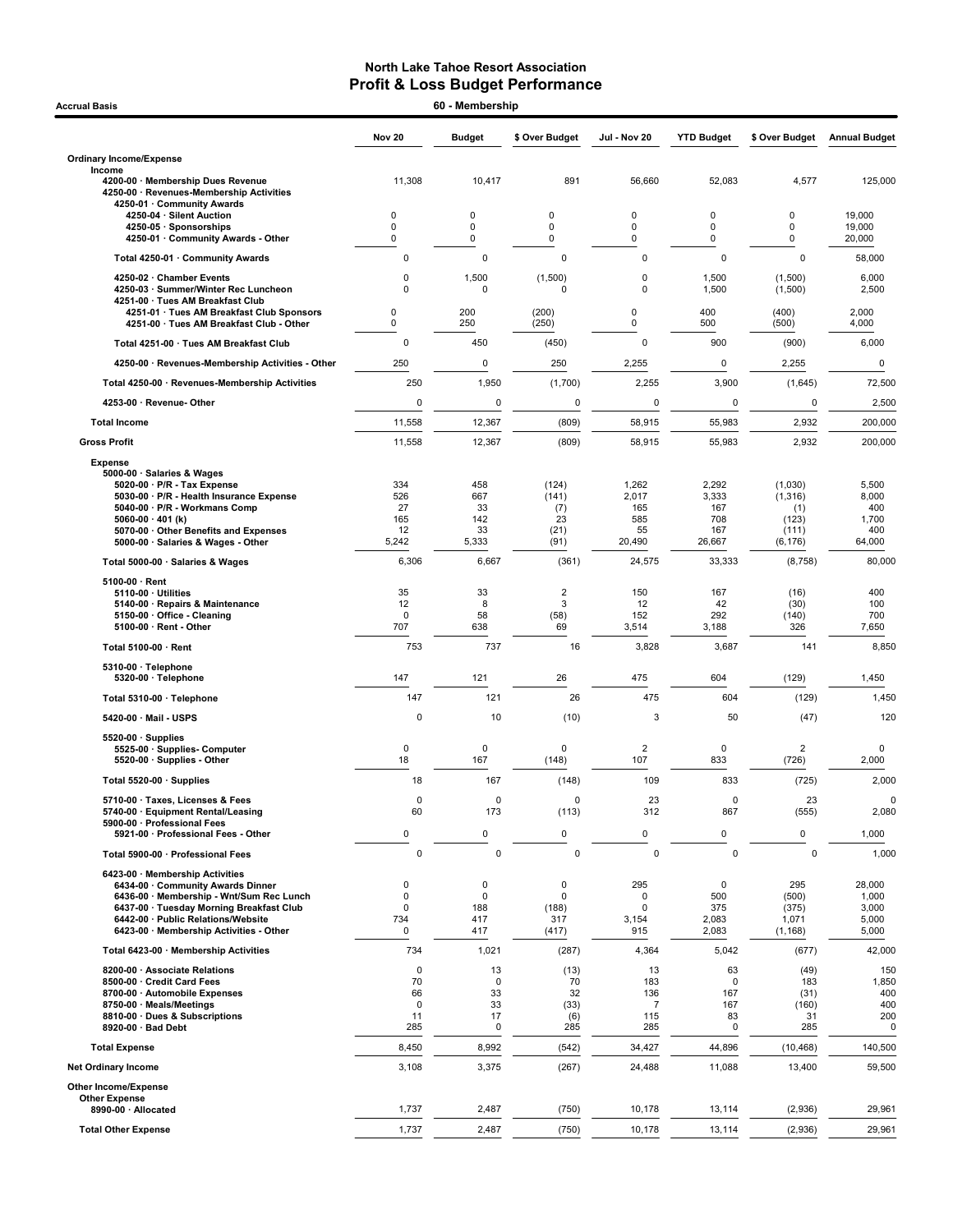| <b>Accrual Basis</b>    | 60 - Membership |               |                |              |                   |                |                      |  |
|-------------------------|-----------------|---------------|----------------|--------------|-------------------|----------------|----------------------|--|
|                         | Nov 20          | <b>Budget</b> | \$ Over Budget | Jul - Nov 20 | <b>YTD Budget</b> | \$ Over Budget | <b>Annual Budget</b> |  |
| <b>Net Other Income</b> | (1,737)         | (2, 487)      | 750            | (10, 178)    | (13, 114)         | 2,936          | (29, 961)            |  |
| <b>Net Income</b>       | 1.371           | 888           | 483            | 14.309       | (2,027)           | 16,336         | 29,539               |  |